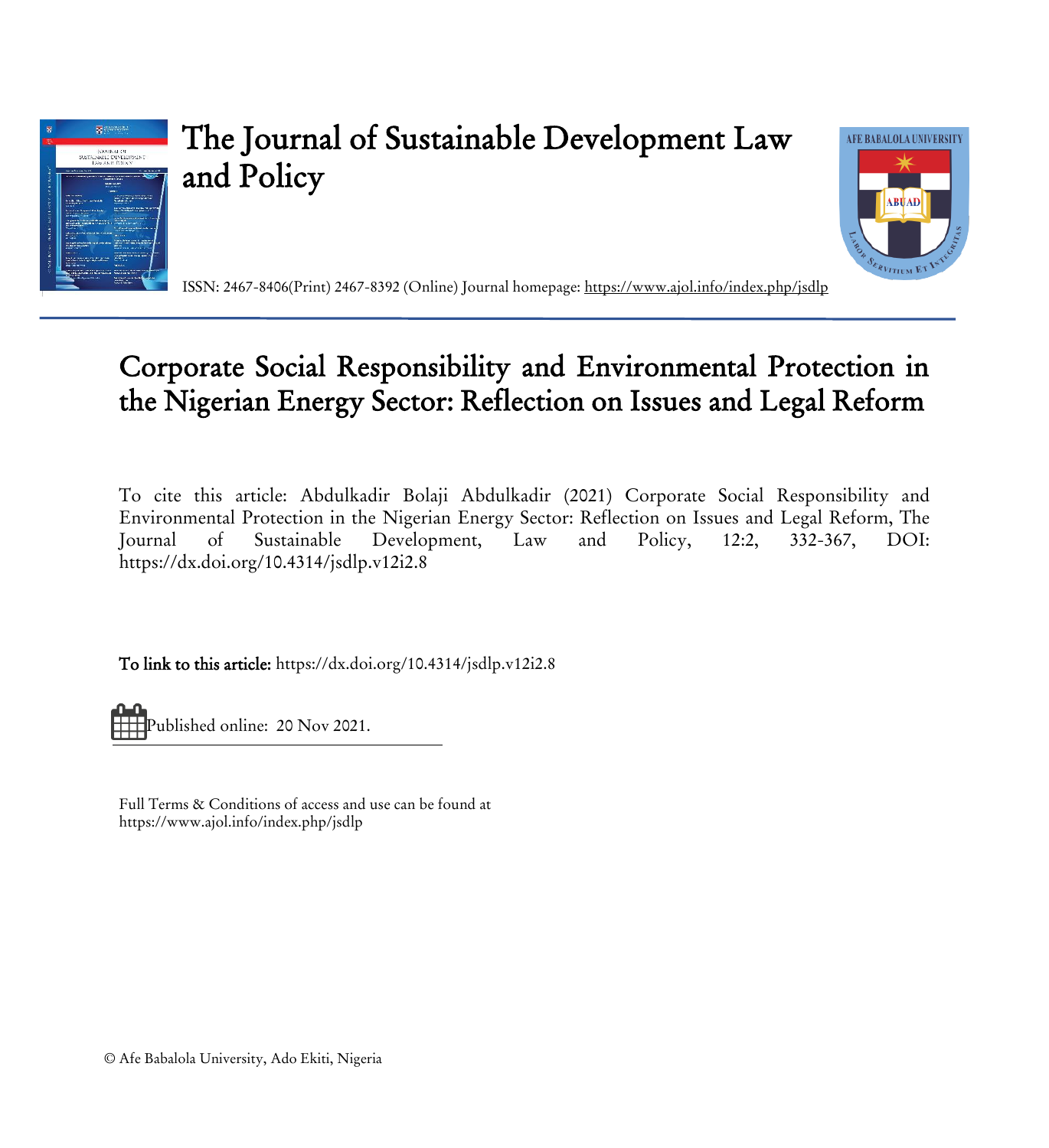

# Corporate Social Responsibility and Environmental Protection in the Nigerian Energy Sector: Reflection on Issues and Legal Reform

Abdulkadir Bolaji Abdulkadir (PhD), Associate Professor, Department of Public Law, Faculty of Law, University of Ilorin, Nigeria

(Received 31 January 2021; *fi*nal version received 30 October 2021)

The abatement of environmental degradation has been an issue which has received growing attention in recent times. Despite the increased attention however, environment pollution has remained unabated in Nigeria with its adverse impacts on the citizens. The question then is, do businesses owe society any social responsibility as it relates to the protection of environment? The Energy sector in Nigeria plays a very crucial role in Nigeria's development, as the industrial development and innovation necessary for the economic development of any country is directly linked to the management of energy resources. Nigeria is endowed with abundant (fossil fuel) energy resources, such as oil, gas, coal, fuel wood, etc., which are dominantly the fuel sources for electrical energy production, yet, Nigeria is faced with environmental challenges capable of limiting and destroying access to these energy resources without taking cognizance of their environmental control. Therefore, this article attempts at navigating the imperative of Corporate Social Responsibility. Furthermore, the use of Corporate Social Responsibility as a tool for abatement and prevention of environmental damage to the energy sector is considered. Finally, possible recommendations were made as control measure through CSR in Nigeria in order to protect the energy resources and ensure a clean and healthy environment.

Keywords: Corporate Social Responsibility (CSR); Pollution; Sustainable Development.

### **1.** INTRODUCTION

Corporate Social Responsibility is an offshoot of several principles and guidelines which have been proffered for the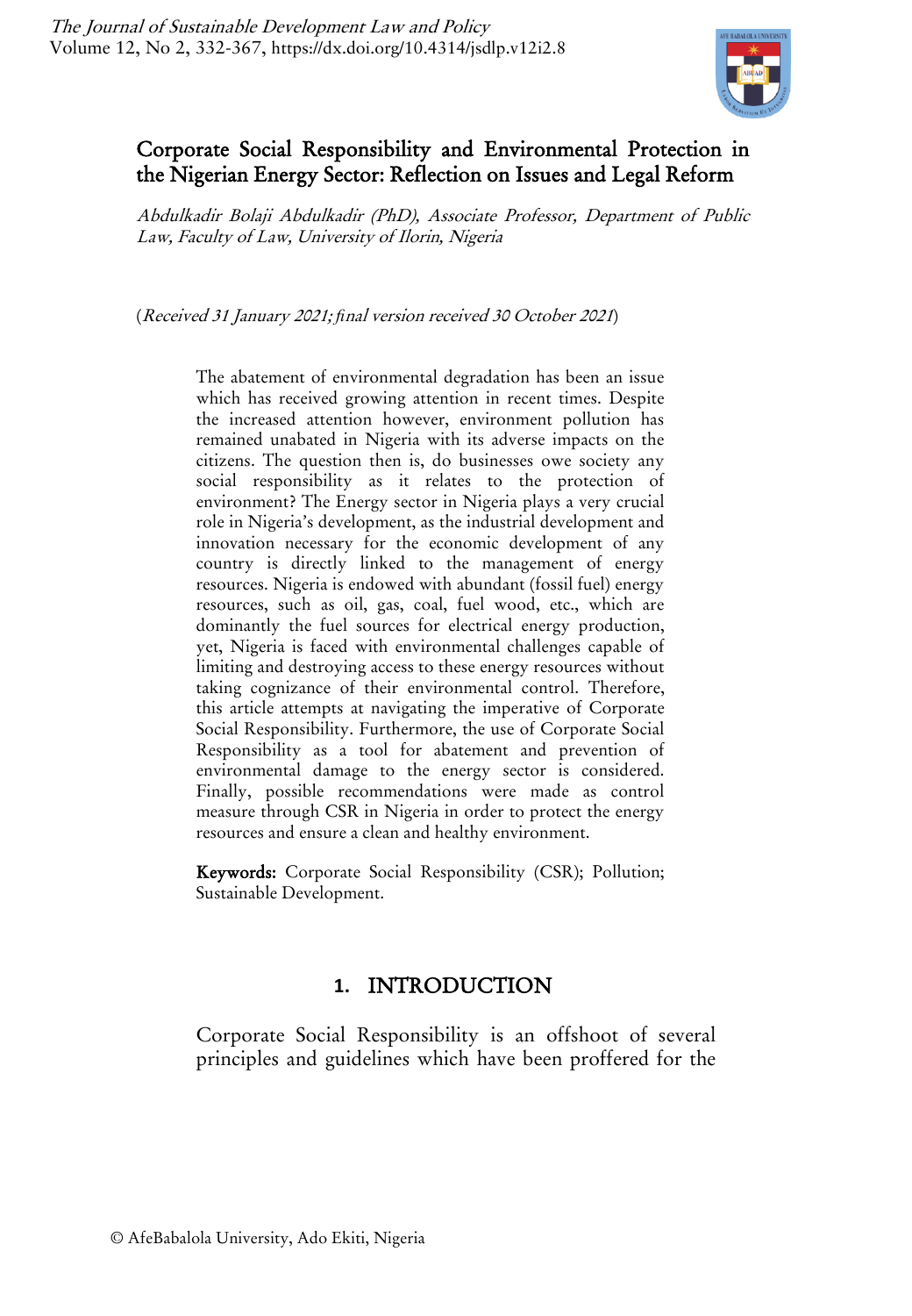regulation of business activities.<sup>1</sup> Prominent among these are: The United Nations Global Compact, the Caux roundtable principles for business and the Global Sullivan principles. The global Sullivan principles provide that it shall be the responsibility of a company to provide a safe and healthy workplace; protect human health and the environment; and promote sustainable development.<sup>2</sup>The Caux Roundtable principles for business provides under principle 6, "Respect for the Environment" thus: a business should protect and, where possible, improve the environment, promote sustainable development, and prevent the wasteful use of natural resources.<sup>3</sup> The United Nations global compact proposed nine universal principles in the areas including the environment. The concept of Corporate Social Responsibility (CSR) in Nigeria is relatively new. However, this article attempts to examine the existing framework for corporate social responsibility in Nigeria and the role it can play in environmental and energy resources protection. It also considers the prospects of having a unified corporate social Responsibility policy specifically geared towards environmental protection and sustainable development. This article in essence canvases an argument for increased attention to the subject and legal regimes for the enforceability and remodeling of this concept to what obtains in the 21st century.

Therefore, this article is divided into seven sections and this introduction which set the tone is the first. Section 2 examines the concept of CSR in order to understand the operational meaning of the term within the purview of this article. Section 3 examines energy sector in Nigeria with a view to understanding the need to maintain the balance in the

\_\_\_\_\_\_\_\_\_\_\_\_\_\_\_\_\_\_\_\_\_\_\_\_\_\_\_\_\_\_\_\_\_\_\_\_\_\_\_\_\_\_\_\_\_\_\_ <sup>1</sup> Damilola Olawuyi, 'Redefining Corporate Social Responsibility as a Human Right Obligation in Nigeria' (2014) University of Jos Current Law Journal 1-15.

<sup>&</sup>lt;sup>2</sup> Heartland Institute, 'The Global Sullivan Principles' <http://www.google.com/url?q=https://www.heartland.org/sites/all/modules/custom/heart land\_migration/fILes/pdfs/6789.pdf&sa=U&ved=0ahUKEwiTrKzUsLPJA hUFLQ8KHfVhB5cQFggbMAU&usg=AFQjCNHeR01g76ipXHzAytE5 Ork9YIlfxg> accessed 28 November 2020.

<sup>3</sup> Caux Roundtable 'Principle for Business' <http://www.google.com/url?q= http://www.forgioneengineering.com/Company/cauxprinciples.pdf&sa=U &ved=0ahUKEwi7jP\_DsbPJAhWElg8KHZiEABMQFggLMAA&usg=A FQjCNFzoO91xhxmADJ7BVn4B\_lZ-xz9pg>accessed 28 November 2019.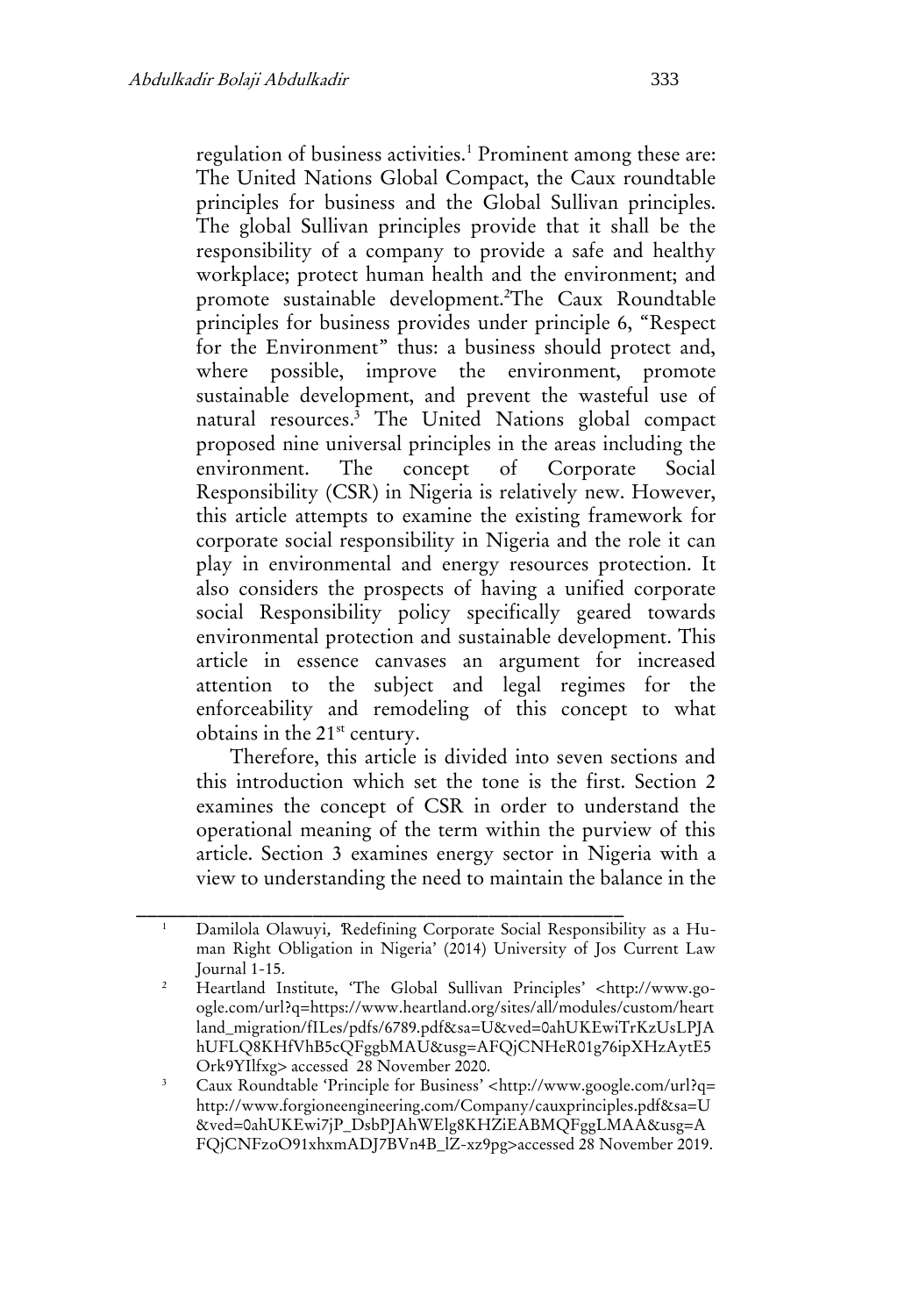access to energy resources and ensure its regeneration. Section 4 part looks into the concept of CSR in the energy sector and how to balance it with a environmental protection. Section 5 considers the links between the protection of environment and corporate social responsibility. Section 6 investigates into the legal frameworks on corporate social responsibility in order to underscore where legislative reforms are necessary. Section 7 is dedicated to the role of stakeholders in CSR to ensure environmental protection and the need for public-private synergy. Section 8 is the conclusion.

# **2.** CONCEPT OF CORPORATE SOCIAL RESPONSIBILITY

CSR is an evolving concept, a current issue being discussed in several fora. Its definition is vague, imprecise and misty depending on a number of variables differing by society and industry. Ijaiya defines the concept as an obligation on companies to consider the interests of the communities by providing social infrastructure such as schools, hospitals, roads, water supply in their area of operations.<sup>4</sup>The EU's Green paper on CSR defined it as a concept whereby companies integrate social and environmental concerns in their business operations and in their interaction with their stakeholders on a voluntary basis.<sup>5</sup> Mullerat defines CSR as a concept whereby companies voluntarily decide to respect and protect the interest of a broad range of stakeholders while contributing to a cleaner environment and a better society through an active interaction with all<sup>6</sup>. International

\_\_\_\_\_\_\_\_\_\_\_\_\_\_\_\_\_\_\_\_\_\_\_\_\_\_\_\_\_\_\_\_\_\_\_\_\_\_\_\_\_\_\_\_\_\_\_ <sup>4</sup> Hakeem Ijaiya, 'Challenges of Corporate Social Responsibility in the Niger Delta Region of Nigeria' (2014) 3:1 Journal Of Sustainable Development Law and Policy 60 – 71 <http://www.law.unilorin.edu.ng/publications/private/ho\_ijaiya/1.pdf accessed on 9 May 2020.

<sup>5</sup> http://europa.eu.int/comm/employment\_social/soc‐dial/csr/csr2002col\_en. pdf> accessed9 May 2020.

<sup>&</sup>lt;sup>6</sup> Ramon Mullerat The Global Responsibility of Business' in Ramon Mullerat OBE, Corporate Social Responsibility: The Corporate Governance of the 21st Century(1st Ed, International Bar Association and Kluwer Law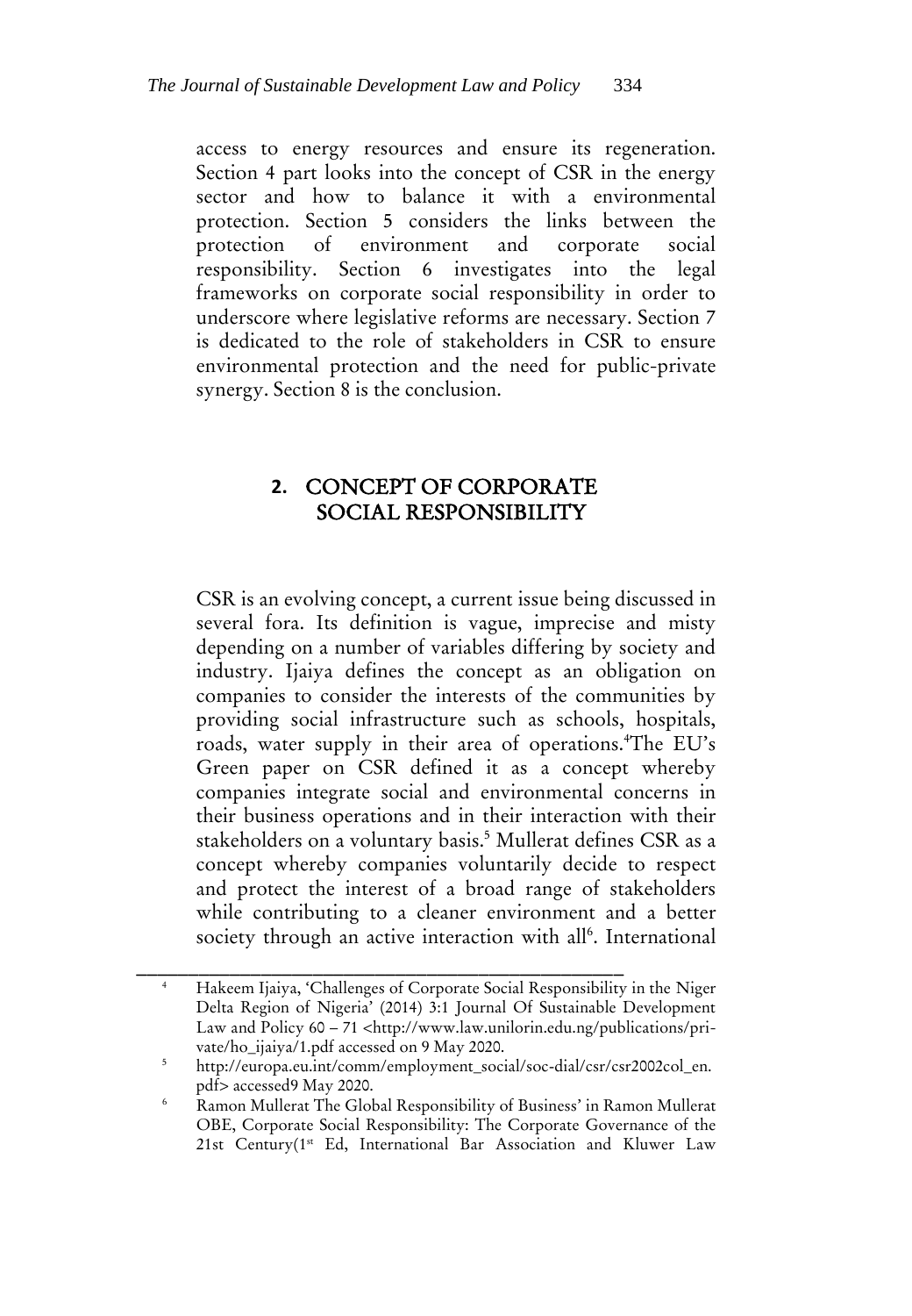Chamber of Commerce defines it as the voluntary commitment by business to manage their roles in society in a responsible way. The World Business Council for Sustainable development defines CSR as the commitment of business to contribute to a sustainable development by working with employees, their families, the local communities and society at large to improve their quality of life. Frynas defines it as an umbrella term for a variety of different theories and practices all of which recognize that companies have a responsibility for their impact on society and the natural environment, that companies have a responsibility for the behaviour of others with whom they do business, and that CSR activities are normally conducted on a voluntary basis beyond legal compliance.<sup>7</sup> Under the proposed CSR Bill, Corporate Social responsibility refers to the obligation of an organization to seek actions that protect and improve the welfare of the society along with its interest. Shell in their own definition of CSR recognises five areas of responsibility as follows:

To shareholders - to protect shareholders' investment, and provide a long-term return competitive with those of other leading companies in the industry.

To customers - To win and maintain customers by developing and providing products and services which offer value in terms of price, quality, safety and environmental impact, which are supported by the requisite technological, environmental and commercial expertise.

To employees - To respect the human rights of our employees and to provide them with good and safe working conditions, and competitive terms and conditions of employment. To promote the development and best use of the talents of our

International, Hague 2005) 3, 27. See also Damilola Olawuyi, 'Corporate Accountability for the Natural Environment and Climate Change', in Ilias Bantekas and MA Stein (eds), Cambridge Companion to Business and Human Rights (Cambridge University Press 2021).

<sup>7</sup> Jedrzej George Frynas, Beyond Corporate Social Responsibility: Oil Multinationals and Social Challenges (1<sup>st</sup> Ed, Cambridge University Press, UK 2009)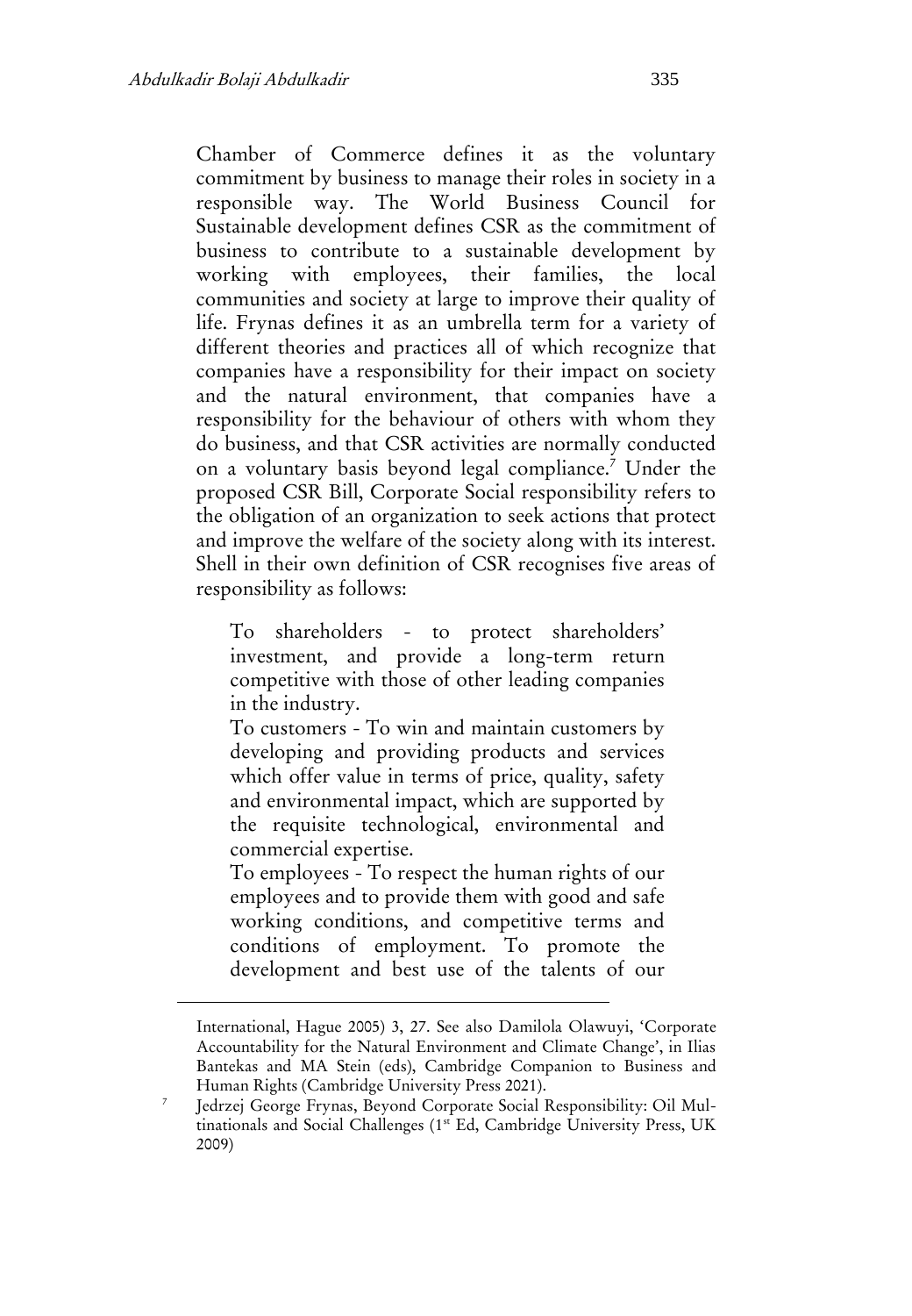employees; to create an inclusive work environment where every employee has an equal opportunity to develop his or her skills and talents. To those with whom we do business - To seek mutually beneficial relationships with contractors, suppliers and in joint ventures and to promote the application of these Shell General Business Principles or equivalent principles in such relationships. The ability to promote these principles effectively will be an important factor in the decision to enter into or remain in such relationships.

To society - To conduct business as responsible corporate members of society, to comply with applicable laws and regulations, to support fundamental human rights in line with the legitimate role of business, and to give proper regard to health, safety, security and the environment.<sup>8</sup>

CSR is a concept that imposes moral obligations of communal existence to a corporate personality (company). In its nature, CSR is voluntary, but may be made mandatory by the prevailing legal framework of the industry or society. Consequent from the above, devising an operational definition of CSR is important for the theoretical and practical development of CSR, proponents have stated that this will at long last put to rest arguments on the definition of the concept thus leading to focus and progress. Opponents on the other hand have argued that defining it will grossly limit the concept. Notwithstanding this, CSR as a doctrine is still in its early stage of development and as such, consistent definitions, labels, and vocabulary are still emerging and remain hotly debated. The operational definition of CSR in a society is a factor in determining the kind of CSR activities

\_\_\_\_\_\_\_\_\_\_\_\_\_\_\_\_\_\_\_\_\_\_\_\_\_\_\_\_\_\_\_\_\_\_\_\_\_\_\_\_\_\_\_\_\_\_\_ <sup>8</sup> Royal Dutch Shell plc. 'Shell General Business Principles' <https: //www.google.com.ng/url?sa=t&rct=j&q=&esrc=s&source=web&cd=1&c ad=rja&uact=8&ved=0ahUKEwidqs6V0oTMAhVLKCYKHUK7BcYQFg gdMAA&url=http%3A%2F%2Fwww.shell.com%2Fcontent%2Fdam%2 Fshell-new%2Flocal%2Fglobal-content-packages%2Fcorporate%2Fsgbpenglish-2014.pdf&usg=AFQjCNFeNX\_tpXAjx14y8A6TLGxLHdywNQ &bvm=bv.119028448,d.eWE> accessed 10 April 2020.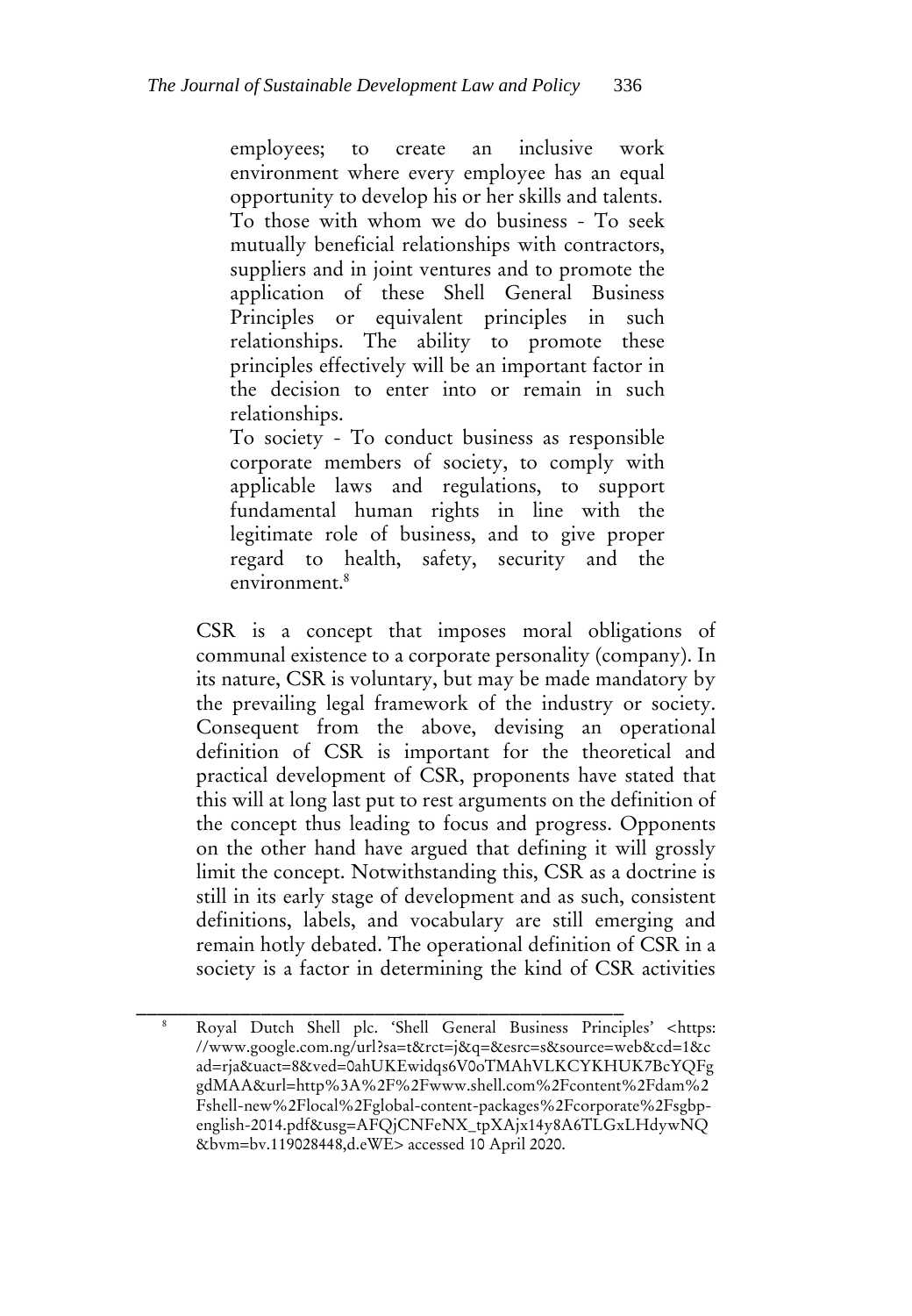businesses in the society will carry out. Thus, people from different countries laid emphasis on different issues; for example, in Ghana local empowerment for communities was the focus while for Thailand, the main issue was environment.<sup>9</sup> These differences in perception and expectation make any common or globally acceptable definition of CSR difficult.

Today's debates on CSR however are conducted at the intersection of development, environment and human rights, and are more global in outlook. While the role of business in society seems to have been changing for some time, there is no agreement among observers on what CSR stands for or where the boundaries of CSR lie. In the academic front, CSR means different things to practitioners seeking to implement CSR inside companies than to researchers trying to establish CSR as a discipline.<sup>10</sup> It can also mean something different to civil society groups than to the private sector. The responsibilities of companies in developing nations are also defined differently depending on the social context. 11According to Amaeshi and Bongo the sociocultural characteristics of Nigeria are unique and as such, the meaning and practice of CSR amongst indigenous Nigerian firms would mainly be shaped by the socio-economic conditions in which these firms operate. Thus, CSR in Nigeria is aimed towards addressing the peculiarity of the socio-economic development challenges of the country majorly poverty, and would be informed by socio-cultural influences especially communalism and charity.<sup>12</sup> Irrespective

<sup>9</sup> Richard Holme and Phil Watts, Coperate Social Responsibility: Making Good Business Sense (World Business Council for Sustainable Development' January 2000) <http://www.wbcsd.org/web/publications/csr2000 .pdf accessed on 3 April 2016.

<sup>&</sup>lt;sup>10</sup> The Latin American Council of Management Schools, Some Criticisms to Corporate Social Responsibility (CSR) and Radical CSR as a Proposal to Overcome them <http://cladea.org/proceedings\_2013/wp-content/uploads /2014/02/2013-XC-0314.pdf> assessed 3 April 2020.

<sup>11</sup> Richard Holme and Phil Watts 'Making Good Business Sense: World Business Council for Sustainable Development' <http://www.wbcsd.org /web/publications/csr2000.pdf> accessed on 3 April 2020

<sup>&</sup>lt;sup>12</sup> Kenneth M Amaeshi, Bongo C Adi et al, 'Corporate Social Responsibility (CSR) in Nigeria: western mimicry or indigenous practices?' <https:// www.google.com.ng/url?sa=t&rct=j&q=&esrc=s&source=web&cd=1&cad =rja&uact=8&ved=0ahUKEwj31uPE083MAhVMOpoKHSP-BXcQFggg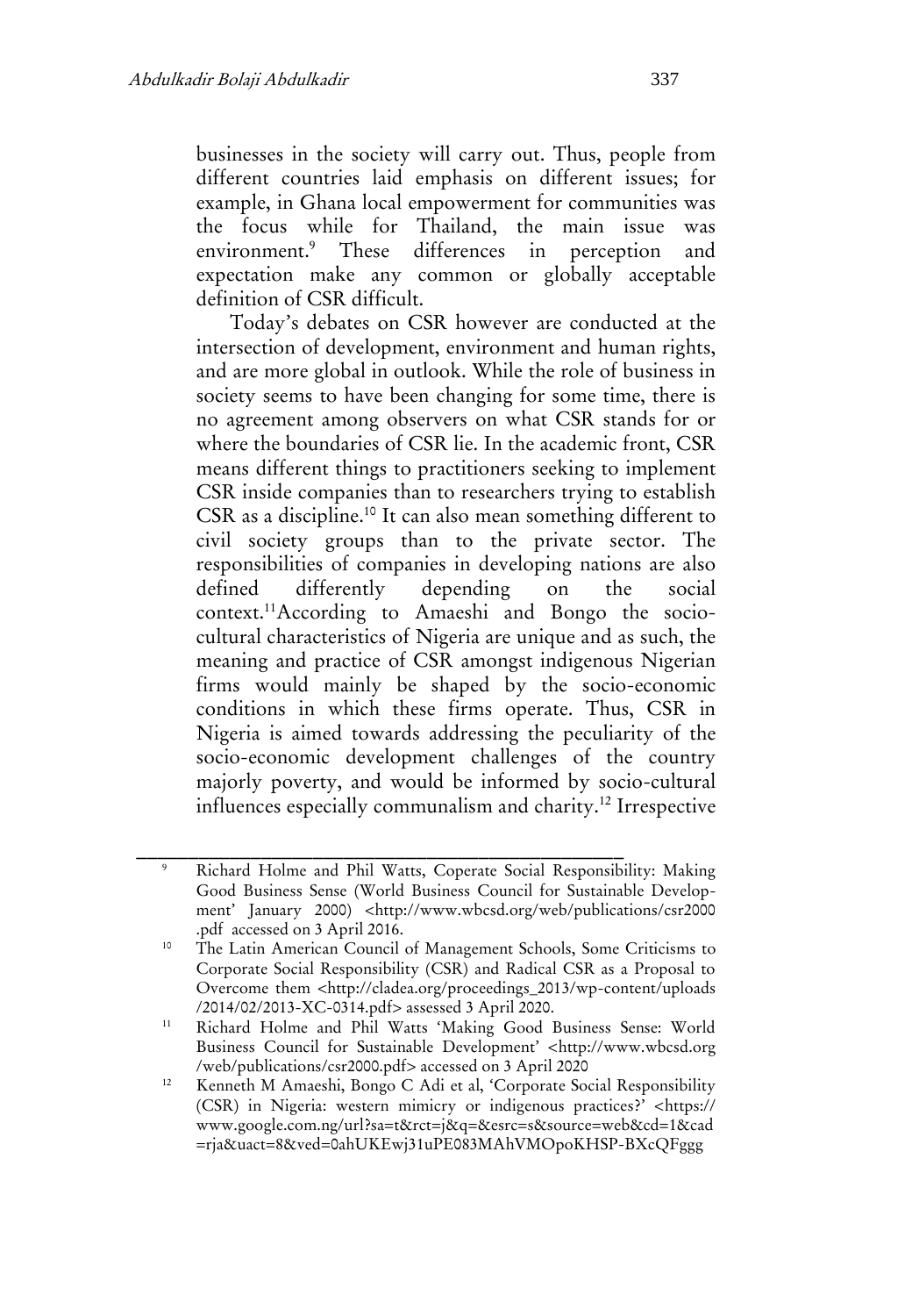of different perceptions about CSR, CSR within the purview of the objective of this article is one connecting with environment goods.

# **3.** ENERGY SECTOR IN NIGERIA

Energy plays the most fundamental position in the economic development, progress, and growth, as well as eradication of poverty and protection of national security. Thus, continuous energy supply is a fundamental subject for all nations today.<sup>13</sup> This is because future economic development critically depends on the continuing accessibility of energy from sources that are affordable, available, and environmentally friendly. This is the reason why issues of security, climate change, and public health are directly interconnected with energy.<sup>14</sup> Energy is an essential factor in all the sectors of any country's economy and the standard of living of a nation can be directly linked to the per capita energy consumption.<sup>15</sup> The current world's energy crisis is due to two reasons: the rapid population growth and the increase in the living standard of whole societies. Energy provide support to the provision of fundamental needs such

MAA&url=https%3A%2F%2Fwww.nottingham.ac.uk%2Fbusiness%2FI CCSR%2Fresearch.php%3Faction%3Ddownload%26id%3D41&usg=AF QjCNGVWkXONLIbXZB2O2gMTi1PNzqziA&sig2=PBrGZGH1m0Xi x 6lCyBxDg> accessed 9 May 2020; see also Shu Li and Paul Appiah Konadu 'The top-Down Model: A Discussion of Corporate Social Responsibility Policy in China' (2021) 12 (1) The Journal of Sustainable Development, Law and Policy, 137-156, DOI: 10.4314/jsdlp.v12i1.7

<sup>&</sup>lt;sup>13</sup> The Latin American Council of Management Schools, Some Criticisms to Corporate Social Responsibility (CSR) and Radical CSR as a Proposal to Overcome them (Cldea.org, 2013) <http://cladea.org/proceedings\_2013/ wp-content/uploads/2014/02/2013-XC-0314.pdf> assessed 3 April 2020.

<sup>14</sup> Richard Holme and Phil Watts, 'Making Good Business Sense: World Business Council for Sustainable Development'(WBCSD, 2000) <http:// www.wbcsd.org/web/publications/csr2000.pdf> accessed on 3 April 2020

<sup>&</sup>lt;sup>15</sup> Maurice Sunkin, David M. Ong and Robert Wight, 'Sources Book on Environmental Law, (Cavendish Publishing Limited, London, 2002), 1-2; Kramer, 'Focus on European Environmental Law'cited in Maurice Sunkin, David M. Ong and Robert Wight, Sources Book on Environmental Law, (Cavendish Publishing Limited, London, 2002) 14.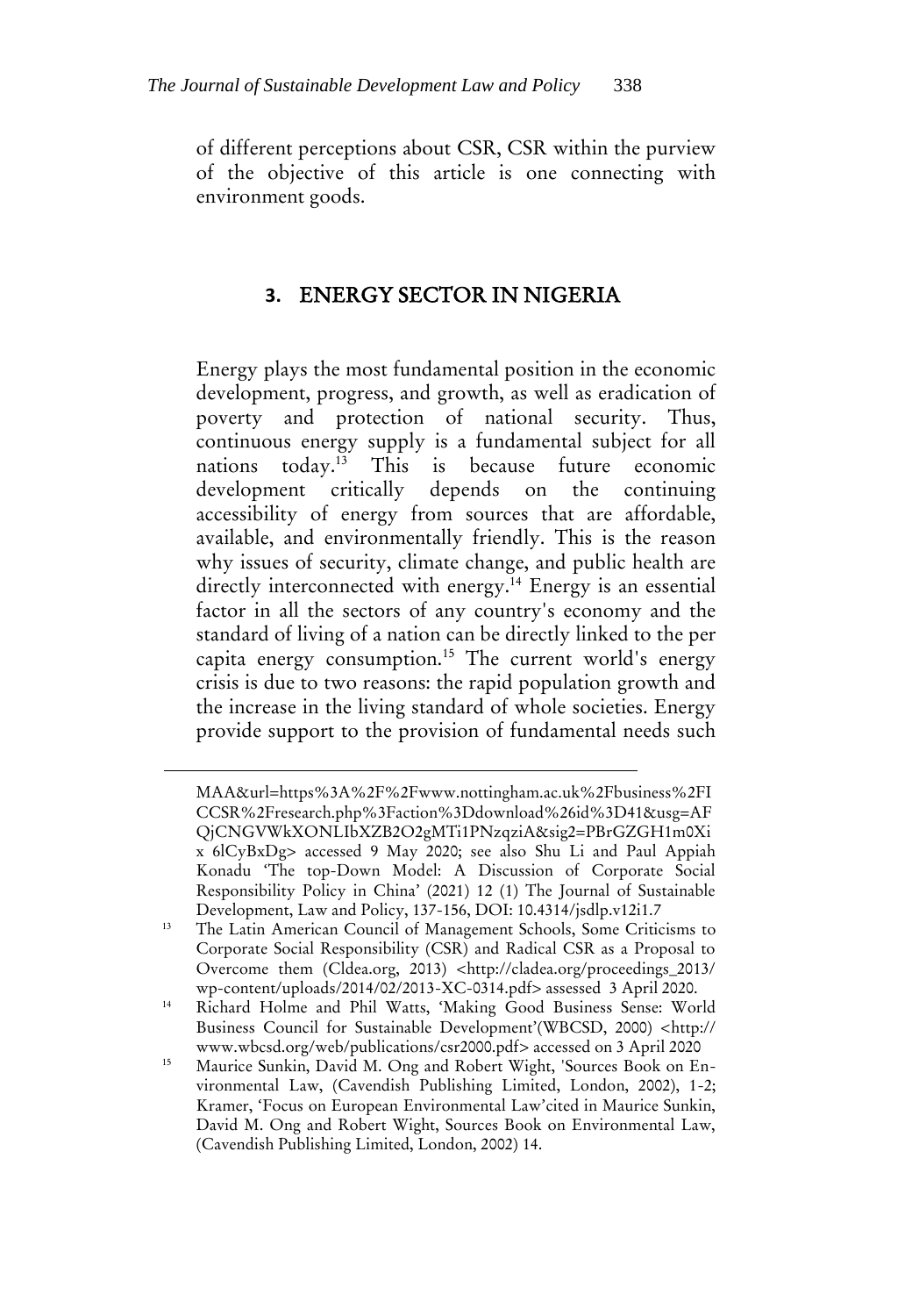as cooked food, lighting, a comfortable living temperature, piped water or sewerage, the use of appliances, educational aids, communication, essential health care, and transport. Likewise, it fuels industrious activities such as agriculture, industry, manufacturing, commerce, and mining.<sup>16</sup>

The energy crisis, which has overwhelmed Nigeria for about two decades, has been massive and has mostly contributed to the prevalence of poverty by damaging industrial and commercial activities during this era.<sup>17</sup> The Council for Renewable Energy of Nigeria estimates that power outages brought about a loss of 126 billion naira (US\$ 984.38 million) yearly.<sup>18</sup> Apart from the enormous economic loss, it has also led to health hazards owing to the exposure to carbon emissions resulted from continuous use of 'backyard generators' in different family unit and business ventures, leading to a weakening of living conditions. Furthermore, according to the Central Bank estimation in 1985, Nigeria consumed 8,771,863 tonnes of oil equivalent.<sup>19</sup> This is equal to about 180,000 barrels of oil per day. Since then, oil consumption in Nigeria has considerably increased. The impact of this increase on the economy relying exclusively on revenue from oil is marvelous. Besides, the Department for Petroleum Resources estimated a quantity of petroleum of more than 78% of the total energy consumption in Nigeria.<sup>20</sup> In the current predicament as a country, it is clear that relying largely on fossil fuel (petroleum) is not sufficient to meet the energy needs of the country. Since Nigeria is endowed with plentiful renewable

<sup>&</sup>lt;sup>16</sup> Justine Thornton and Silas Beckwith, Environmental Law, (Sweet & Maxwell, London, 2004) 6;

<sup>&</sup>lt;sup>17</sup> Kenneth M Amaeshi, 'Bongo C Adi et al, 'Corporate Social Responsibility (CSR) in Nigeria: western mimicry or indigenous practices?' <https:// www.google.com.ng/url?sa=t&rct=j&q=&esrc=s&source=web&cd=1&cad =rja&uact=8&ved=0ahUKEwj31uPE083MAhVMOpoKHSP-BXcQFggg MAA&url=https%3A%2F%2Fwww.nottingham.ac.uk%2Fbusiness%2FI CCSR%2Fresearch.php%3Faction%3Ddownload%26id%3D41&usg=AF QjCNGVWkXONLIbXZB2O2gMTi1PNzqziA&sig2=PBrMGZGH1m0 XIx6lCyBxDg> accessed on 9 May 2020.

<sup>&</sup>lt;sup>18</sup> Council for Renewable Energy, Nigeria Nigeria Electricity Crunch. (CREN, 2009)

<sup>&</sup>lt;sup>19</sup> Central Bank of Nigeria, Annual Reports and Statement of Account, (CBN, 1985)

<sup>&</sup>lt;sup>20</sup> Department of Petroleum Resources (DPR) (2007).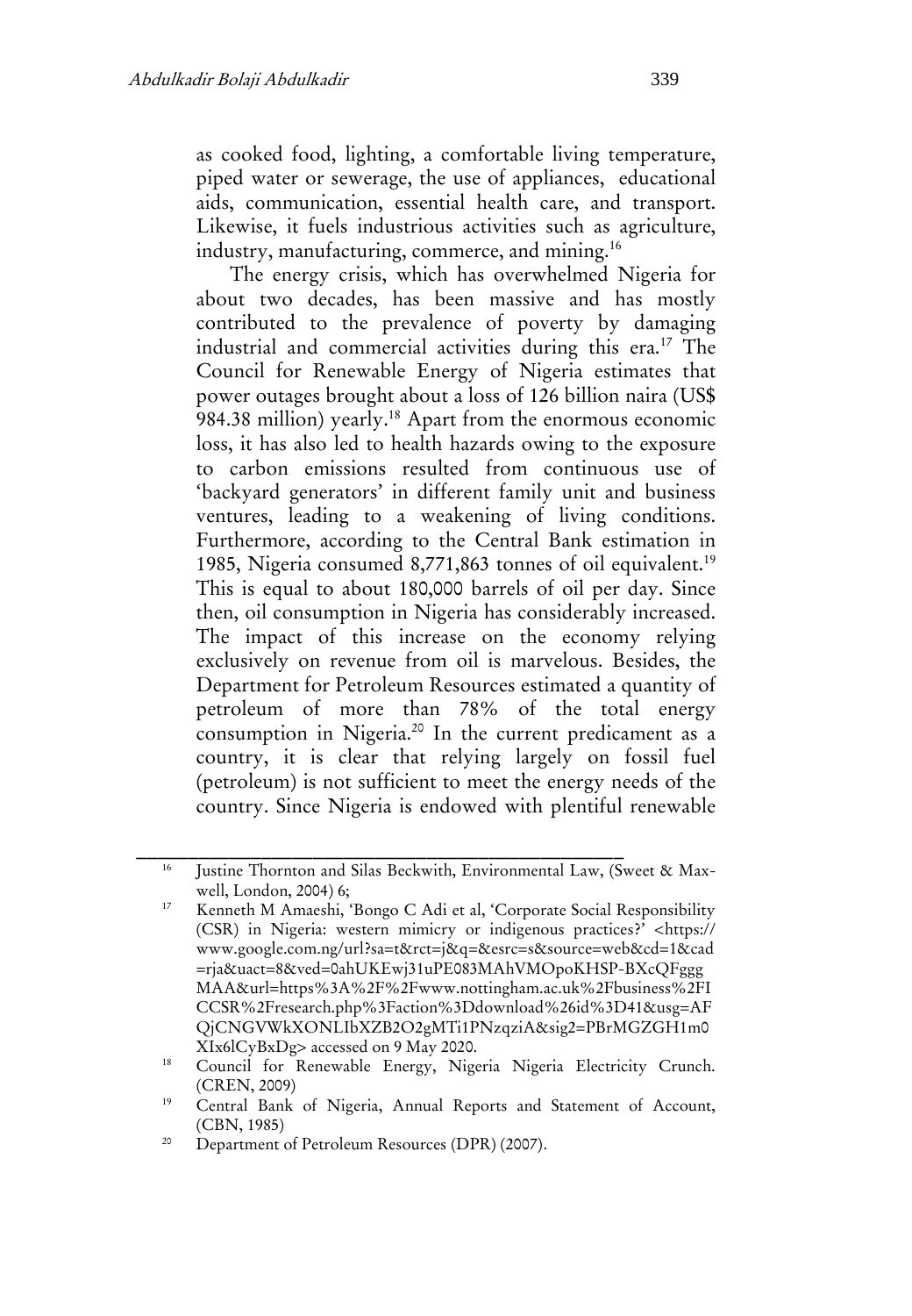energy resources such as hydroelectric, solar, wind, tidal, and biomass, there is a need to exploit these resources and map a new energy future for Nigeria. In this perspective, the government has a duty to make renewable energy accessible and affordable to everyone.

# **4.** THE THREE PILLARS OF CSR IN ENERGY SECTOR AND GLOBAL ENVIRONMENTAL PROTECTION

The energy business is a major basis of air and water pollution and one of the globe's major emitters of greenhouse gasses resulting to climate change. In fact, there is barely another business sector that has such prospective to contribute to economic and social development than the energy industry.<sup>21</sup> A fast changing climate and continuously increasing electricity demand underscore the exigency of defining corporate social responsibility in the context of the energy sector using the three pillars of CSR. These three pillars are social issues, environmental issues, and economic issues.<sup>22</sup>

In a contemporary business world, social duty is the latest of the three dimensions of CSR and it is getting more attention these days. A rising number of organisations are becoming more and more active in addressing social issues. Social responsibility implies being accountable for the social impacts the corporation has on people directly and indirectly. This includes the people within the company, in the supply chain of the company, in the community where the company operates and as customers of the company. Likewise, it refers to the management's responsibility to make choices and take measures that will contribute to the welfare and interests of society as well as those of the organization. For instance, social issues relate to the consequence that an electricity company's businesses have on

\_\_\_\_\_\_\_\_\_\_\_\_\_\_\_\_\_\_\_\_\_\_\_\_\_\_\_\_\_\_\_\_\_\_\_\_\_\_\_\_\_\_\_\_\_\_\_ <sup>21</sup> Carol, A.B, "A History of Corporate Social Responsibility: Concepts and Practices"(The Oxford Handbook of Corporate Social Responsibility, Oxford University Press, 2008) pp.19-46.

<sup>22</sup> Ibid.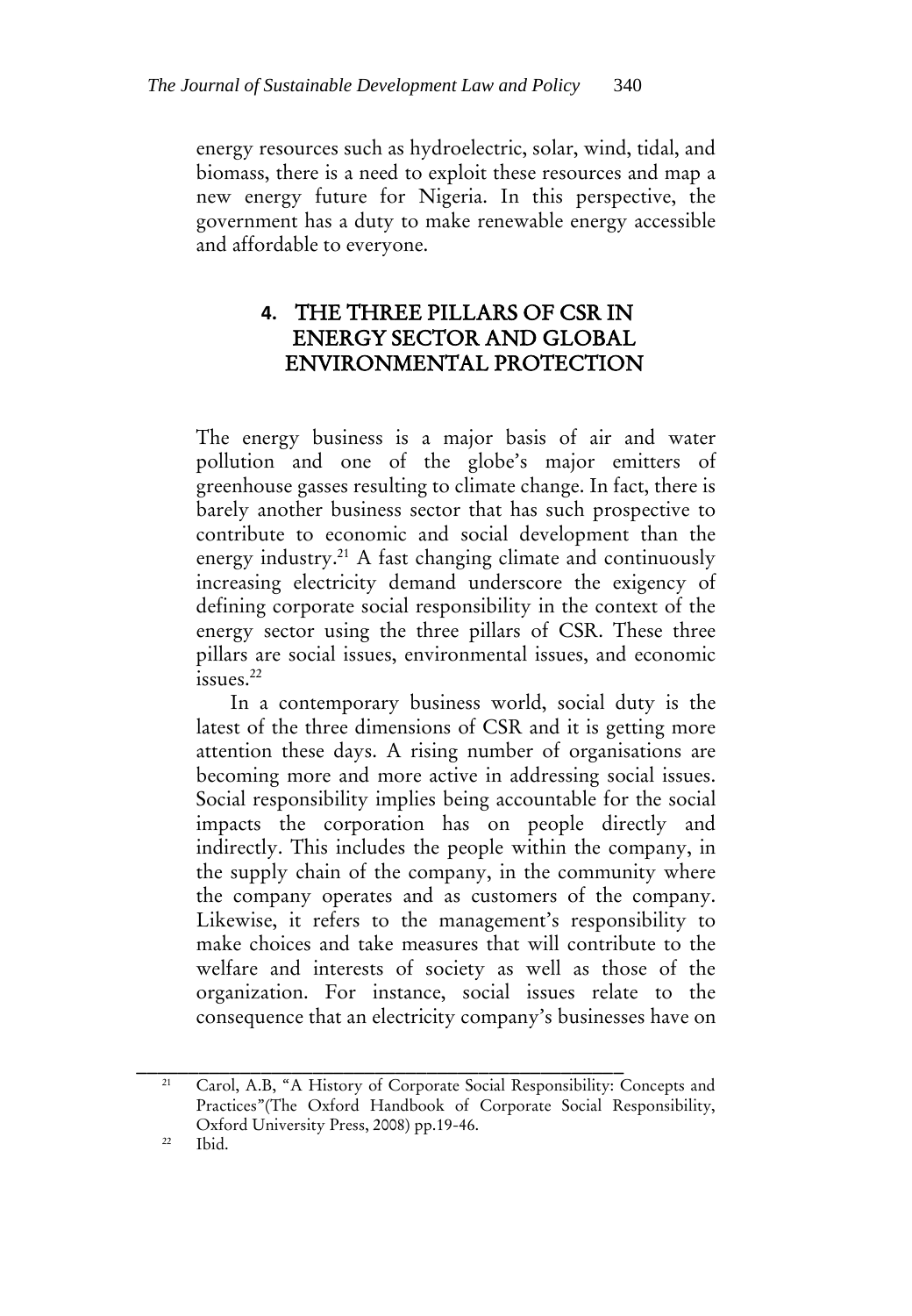the social welfare of a country or community.<sup>23</sup> Despite the fact that social issues are generally of great concern to developing countries and this social pillar of sustainable development is often the most neglected by electricity companies.

Environmental issues have been an imperative subject of debate for the past forty years in the business world. The energy production and transmission may have several kinds of consequences on the environment.<sup>24</sup> Generally, environmental impact refers to the harmful effects happening in the surrounding natural environment owing to business activities. Such impacts may include: overuse of natural, nonrenewable resources, climate change, waste, pollution, degeneration of biodiversity, deforestation, etc. Since many business-related environmental problems transcend national boundaries, most companies are actors in the global environment. Therefore, the environmental dimension cannot be ignored in the utilization of energy resources.<sup>25</sup>

Economic responsibility is not merely an issue of companies being financially accountable; the economic aspect of the sustainability plan rather considers the direct and indirect economic impacts that the organisation's operations have on the surrounding community and on the company's stakeholders.<sup>26</sup> Economic issues affect the progress and sustainability of economic development. While it is clear that energy companies must make a profit in order to continue their operations; energy companies are expected to contribute to sustainable economic development in their host country by investing in and improving electricity infrastructure, researching and developing sustainable new

\_\_\_\_\_\_\_\_\_\_\_\_\_\_\_\_\_\_\_\_\_\_\_\_\_\_\_\_\_\_\_\_\_\_\_\_\_\_\_\_\_\_\_\_\_\_\_

 $rac{25}{26}$  Ibid.

 $\frac{23}{24}$  Ibid.

ECOTEC, The impact on employment in EU-25 of the opening of electricity and gas markets, and of key EU directives in the field of energy. Case study country chapter - SWEDEN and Vattenfall. (ECOTEC Research & Consulting, United Kingdom, 2007)

European Commission, Energy 2020. A strategy for competitive, sustainnable and secure energy. (Communication from the Commission to the European Parliament, the Council, the European Economic and Social Committee and the Committee of the Regions 2011), <http://eurlex.europa.eu/legal-content/EN/TXT/PDF/?uri=CELEX:52010DC0639& from=EN>, accessed 14 December 2016.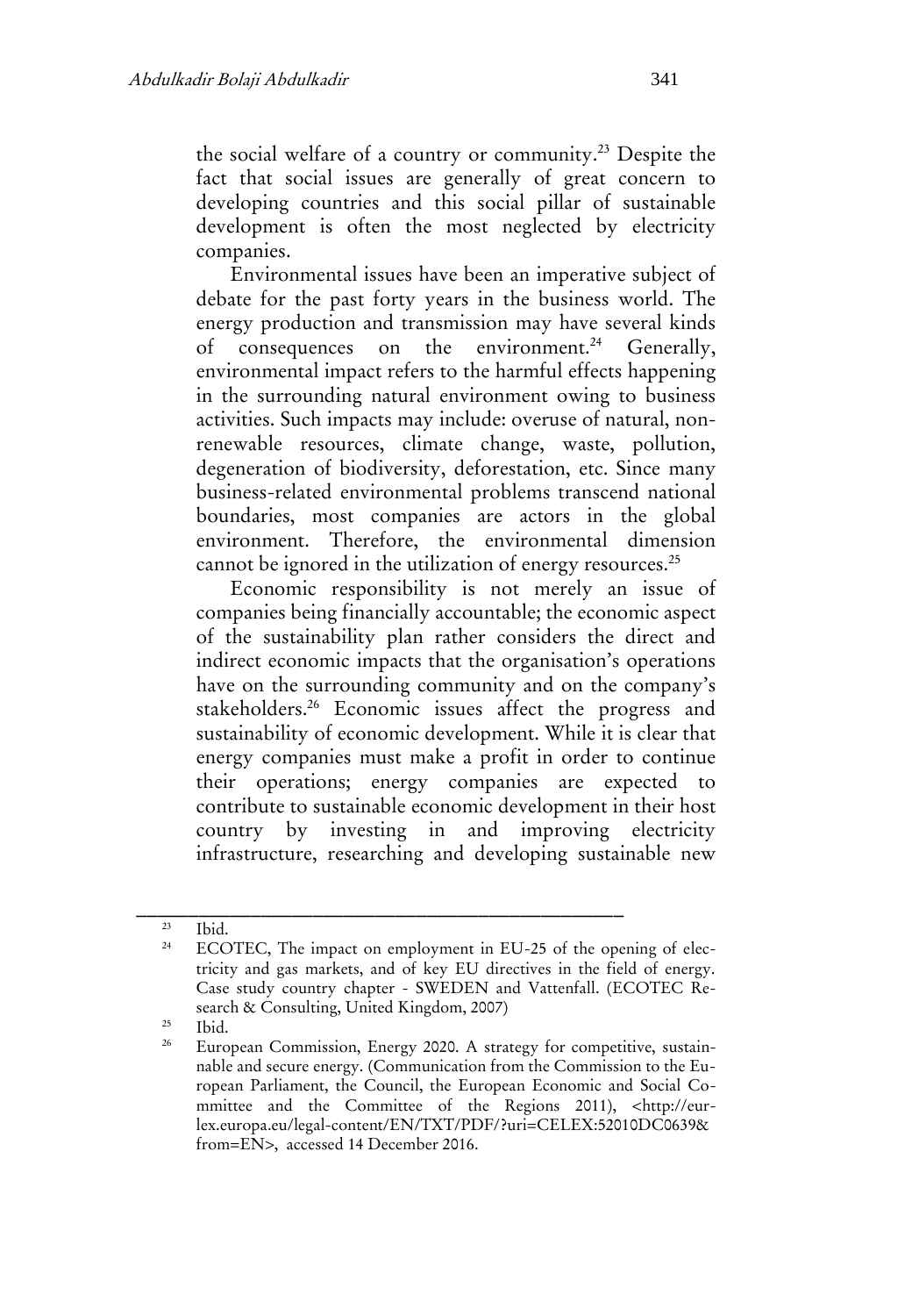technologies that can be utilised by the host country in the future.<sup>27</sup>

Prior to 1900, the prevalence philosophy was one of mankind's conquests over nature by science and technology and depletion of natural resources was not considered as a problem.<sup>28</sup> During this period, a few agreements relating to the issue of environment existed. This is because negotiated agreements then enjoyed unconstrained national sovereignty over natural resources.<sup>29</sup> Matters on pollution and other problems associated with the environment are not dealt with. However, the United Kingdom-United States Boundary Water Treaty of 1909 was a remarkable development at that period.<sup>30</sup> This treaty forbids causing injury to the health or property of each side that may arise from the pollution of water. Countries by 1900s through mutual agreements started to acknowledge the need to safeguard scarce and valuable geological resources.<sup>31</sup> The magnitude of protecting the resources of the earth including flora and fauna became acknowledged.<sup>32</sup> During this period, pronouncement on the applicability of customary rules to matters of environment began to crystallize. The Trail Smelter Arbitration marked the global beginning of the application of customary rules to

 $27$  Ibid.

<sup>28</sup> Richard Holme and Phil Watts 'Making Good Business Sense: World Business Council for Sustainable Development'(WBCSD, 2000) <http:// www.wbcsd.org/web/publications/csr2000.pdf> accessed 3 April 2020

<sup>29</sup> Grieder T., "Landscapes, the Social Construction of Nature and the Environment" (1994) 59 Rural Sociology, 1, see also Damilola Olawuyi, Principles of Nigerian Environmental Law (Afe Babalola University Press, 2015) 1-25.

<sup>&</sup>lt;sup>30</sup> Treaty between the United States and Great Britain Respecting Boundary Waters Between the United States and Canada (Washington), in force 5 May 1910.

<sup>&</sup>lt;sup>31</sup> Some of them are: the 1902 Convention for the Protection of Birds Useful to Agriculture, the Convention for the Protection of Migratory Birds in the United States and Canada and the Treaty for the Preservation and Protection of Fur Seals signed in 1911. The 1900 London Convention for the Protection of Wild Animals, Birds and Fish in Africa focused mainly on wildlife generally.

<sup>&</sup>lt;sup>32</sup> These include the 1933 London Convention on Preservation of Fauna and Flora in Their Natural State (focused primarily on Africa), and the 1940 Washington Convention on Nature Protection and Wild Life Preservation (focused on the Western Hemisphere).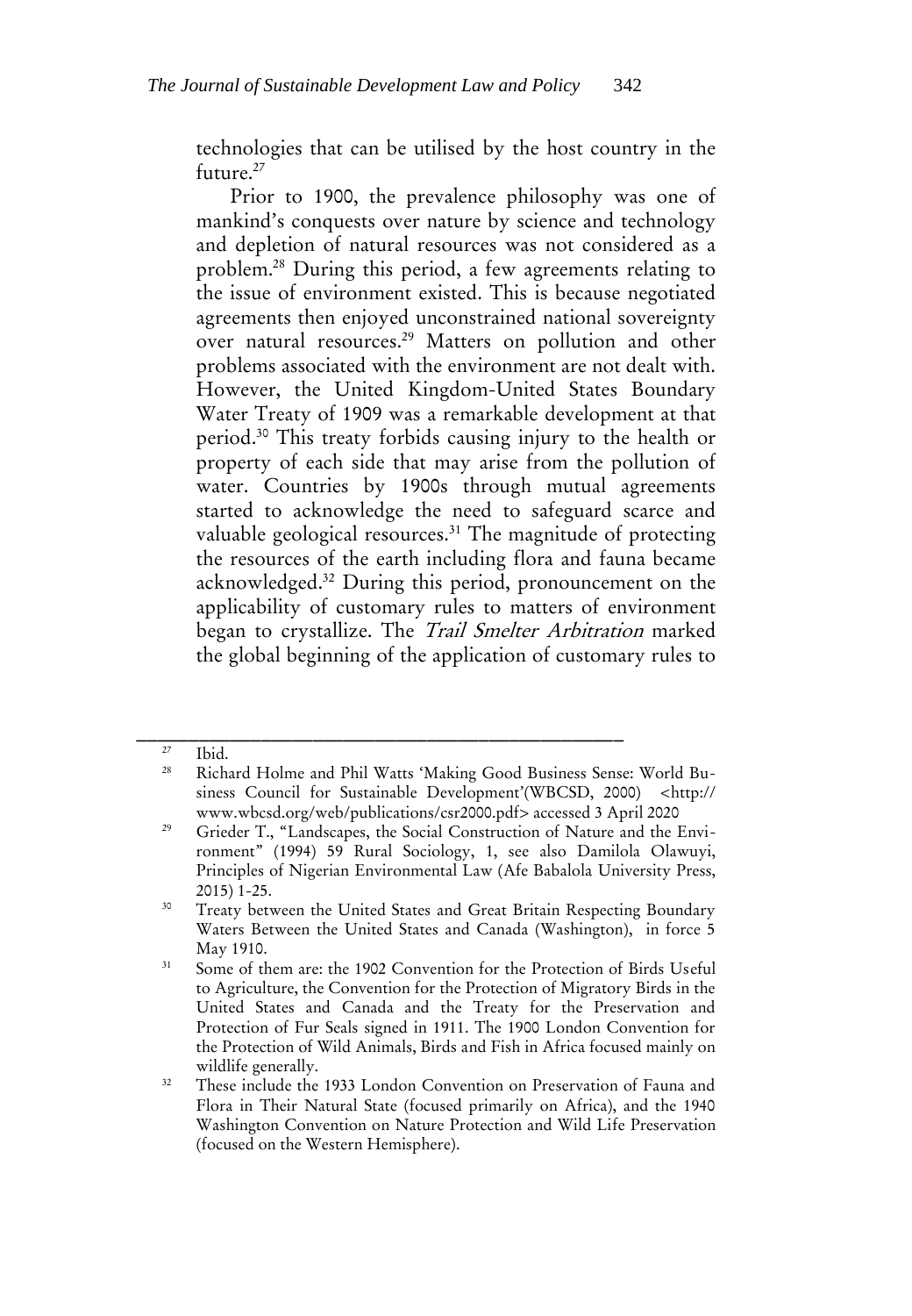environment.<sup>33</sup> This was a case between United States and Canada. The decision of the tribunal in this case has widely been accepted as endorsing the rule making a state liable for activities causing harms or damages to the territory of another state.<sup>34</sup> The decision has today attained a key place in the jurisprudence of environmental international laws.

Contemporary environmental international law is traceable to 1972 when states assembled at Stockholm for the Conference on the Human Environment. This gathering led to the adoption of the Stockholm Declaration.<sup>35</sup> The principles in the Declaration have provided the foundation for modern international environmental law.<sup>36</sup> Ever since then, countries have negotiated and concluded several documents to safeguard the diverse nature of the environment.<sup>37</sup> Another significant development was in 1992 when states assembled at Rio de Janeiro, Brazil, for the United Nations Conference on the Environment and Development.<sup>38</sup> Rio Declaration which was adopted at the conference symbolizes a significant step in the course begun by the Brundtland Report by laying down some principles in pursuit of sustainable environment. This was seen as an indication of the beginning of an innovative segment where environment as well as economic issues is to be incorporated into the curb webs of developmental project.<sup>39</sup> This shows the global progressive awareness of the crucial need to observe and investigate environmental risk and to mitigate them. This is an obvious manifestation that the protection of the environment is now seen as a universal concern both at the regional and global level. This offers us optimism that possibly, with a number of achievements capable in the

 $34$  Ibid.

<sup>&</sup>lt;sup>33</sup> 33 AJIL (1939), 182, where Canada was held liable for damage from copper smelter Fumes Company operating within its territory.

<sup>&</sup>lt;sup>35</sup> See the Stockholm Declaration, 1972.

 $36$  See for example principle 1 of the Declaration.

See for example, the Convention on International Trade in Endangered Species 1973; the London Ocean Dumping Convention 1972; and the World heritage Convention 1972; Nordic Convention on the Protection of the Environment (Stockholm), 1974..

<sup>&</sup>lt;sup>38</sup> Rio de Janeiro Declaration on Environment and Development, June 16, 1992, UN Doc. A/CONF.15/15. It is popularly known as the Earth Summit.

<sup>39</sup> Ibid, principle 3 and 4.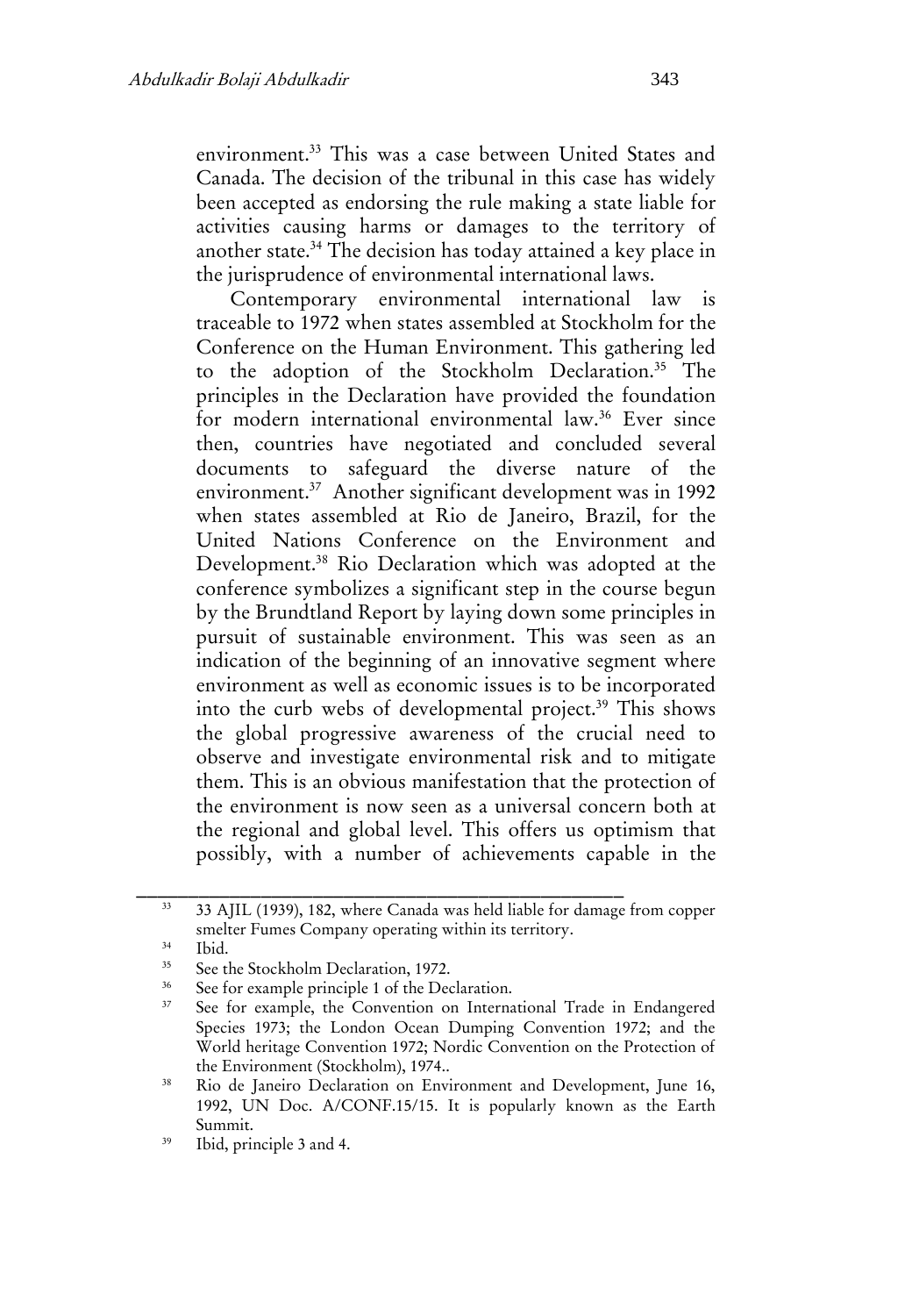future coupled with political will to deal with the enormous confrontations of global change in the environment and to address the exigent need for a friendly and sustainable environment.

# **5.** CORPORATE SOCIAL RESPONSIBILITY AND ENVIRONMENTAL PROTECTION

The idea of Corporate Social-Environmental Responsibility under the veil of CSR derives its validity from the principles of UN Global Compact for Corporate Sustainability which reads as follows:<sup>40</sup>

- Principle 7: Businesses should support a precautionary approach to environmental challenges;
- Principle 8: undertake initiatives to promote greater environmental responsibility; and
- Principle 9: encourage the development and diffusion of environmentally friendly technologies.<sup>41</sup>

It is worthy to note that environmental issues have evolved together with the 21<sup>st</sup> century; Global warming, threats to the Earth's ozone layer, deserts consuming agricultural land, water Pollution and threat to aquatic life etc. It has therefore become necessary for these concerns to be reflected in the company's policy. Issues of Environmental concern should be paid close attention and deserve inclusion in the company policy of responsible businesses because they are as urgent as they are complex and bear on our very survival. CSR in this wise is the umbilical cord between sustainable development, environmental protection and disaster management fashioned towards making the idea of development – socially safe and commercially viable. The doctrines of corporate social

\_\_\_\_\_\_\_\_\_\_\_\_\_\_\_\_\_\_\_\_\_\_\_\_\_\_\_\_\_\_\_\_\_\_\_\_\_\_\_\_\_\_\_\_\_\_\_ Ramon Mullerat, Corporate Social Responsibility: The Corporate Governance of the 21<sup>st</sup> Century, (1<sup>st</sup> ed. Kluwer Law International, The Netherlands 2011) pp. 265–274

<sup>&</sup>lt;sup>41</sup> United Nations, The Rio Declaration on Environment and Development <http://www.un.org/esa/sustdev/documents/agenda21/index.htm> accessed 30 November 2020.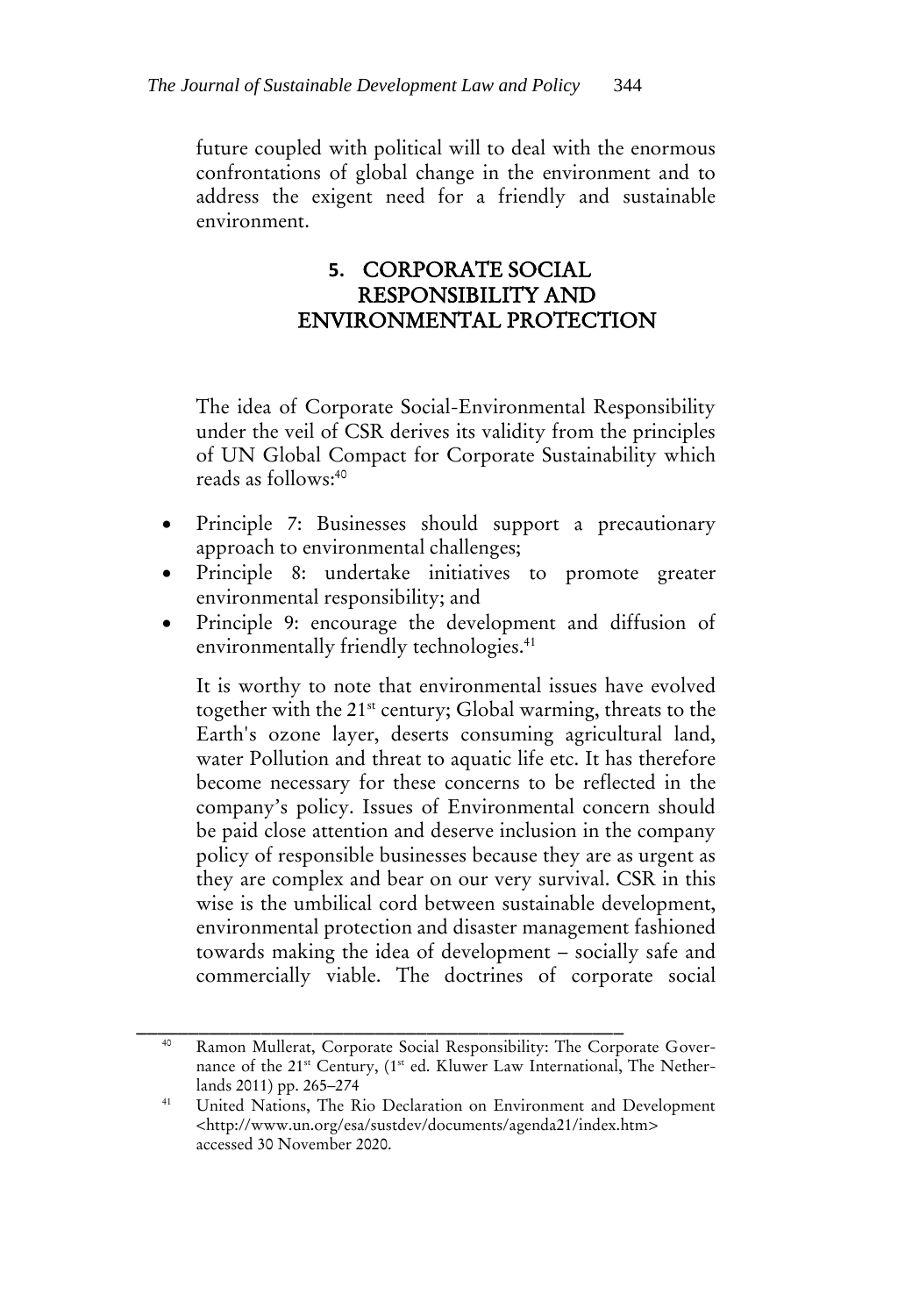responsibility and Environmental protection have in recent times become closely related. It is unfortunate to note that at the inception of industrialization and modernization, little attention was paid to issues concerning the welfare of the environment. However, as time progressed, the interrelationship between the environment and development came to be appreciated by all. The 1972 UN Conference on the Human Environment brought the industrialized and developing nations together to delineate the "rights" of the human family to a healthy and productive environment. A string of such meetings followed: on the rights of people to adequate food, to sound housing and safe water. This spurred more international, municipal and local legislations, agreements and reports – chief among which was the Report of the World Commission on Environment and Development: Our Common Future.<sup>42</sup> The main aim of the report was for a new era of economic growth – growth that is forceful and at the same time socially and environmentally sustainable. The specialized environmental perspective of CSR also known as Corporate Environmental Responsibility (CER) traditionally covered such areas as legal compliance, waste minimization, and pollution prevention. However, developments in the global economy has ushered forth new markets with new levels of responsibility for the environment. Corporate environmental performance now takes place against a backdrop of evolving environmental priorities in which numerous stakeholders – governments, non-governmental organizations, activist, groups etc. - help to shape rules and environmental expectations for businesses.

Around the globe, leading companies are adopting more sophisticated environmental practices and refining their approach to various elements of their environmental programs. The high visibility of environmental issues drives customers, investors and employees to pressure companies to go well beyond regulatory and legal compliance. Companies are increasingly expected to address environmental impacts

<sup>&</sup>lt;sup>42</sup> Report of the World Commission On Environment and Development: Our Common Future http://www.google.com/url?q=http://www.undocuments .net/our-commonfuture.pdf&sa=U&ved=0CDsQFjAIahUKEwiLrKuzr5P JAhWC1hoKHU7wCDE&usg=AFQjCNGNRsd6LVZIMafg3Fo9yF55cT NOkg accessed 15 November 2020.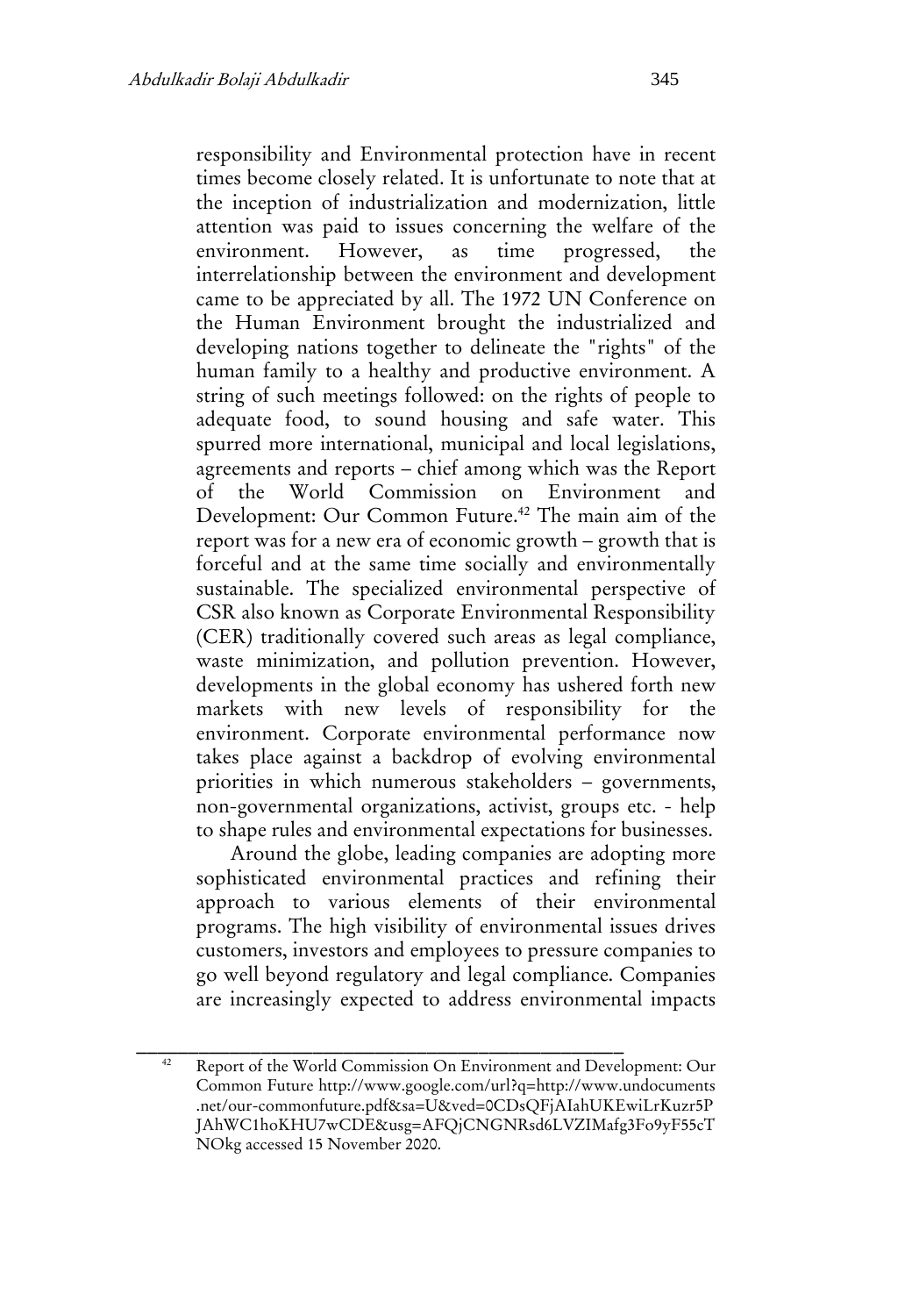of their facilities and to deliver value to their customers while protecting the environment.<sup>43</sup> Hence, the application of CER has increased tremendously in recent times, this is evidenced by the findings of the study carried out by the New Nigerian Foundation which showed that in 2005, 36 companies (being 22% of the original 163 surveyed) had focused donations, most of which were contributed to Education, Health, sports, community development and Environment.<sup>44</sup>

CSR as defined among oil multinationals also takes an interesting stand point. The oil and gas sector has been among the leading industries in championing CSR. This is at least partly due to the highly visible negative effects of oil operations such as oil spills and the resulting protests by civil society groups and indigenous people. Prominent examples of publicized industry 'debacles' include indigenous unrest such as anti-Shell protests in Nigeria.<sup>45</sup> Such events widely reported by the media have put particular pressure on multinational oil companies such as Shell, which are perhaps more visible and whose brand image is more vulnerable than companies in some other sectors of the economy. Therefore, it is safe to say that Oil companies pay greater lip service to CSR and they engage more with local communities than companies in many other sectors. This is demonstrated by, among other things, the remarkable growth of corporate codes of conduct and social reporting among Oil companies. Oil companies now help to build schools and hospitals, launch micro-credit schemes for local people and assist youth employment programs, particularly in developing countries. Thus, given the importance of CSR activities, the oil and gas sector is an instructive example for analyzing to what extent the CSR movement can transform practices in an industry.<sup>46</sup>

<sup>43</sup> New Nigerian Foundation, Corporate Social Responsibility Performance in Nigeria: An Evaluation (1st Ed, Skkor Services Ltd, Nigeria 2007)

<sup>44</sup> New Nigerian Foundation, Corporate Social Responsibility Performance in Nigeria: An Evaluation (1st Ed, Skkor Services Ltd, Nigeria 2007)

<sup>45</sup> Jedrzej G. Frynas, 'Corporate Social Responsibility or Government Regulation? Evidence on Oil Spill Prevention' <http://www.ecologyand society.org /vol17/iss4/art4/ES-2012-5073.pdf> accessed 3April 2020.

Jedrzej George Frynas Beyond Corporate Social Responsibility: Oil Multinationals and Social Challenges (1<sup>st</sup> Ed, Cambridge University Press, UK 2009)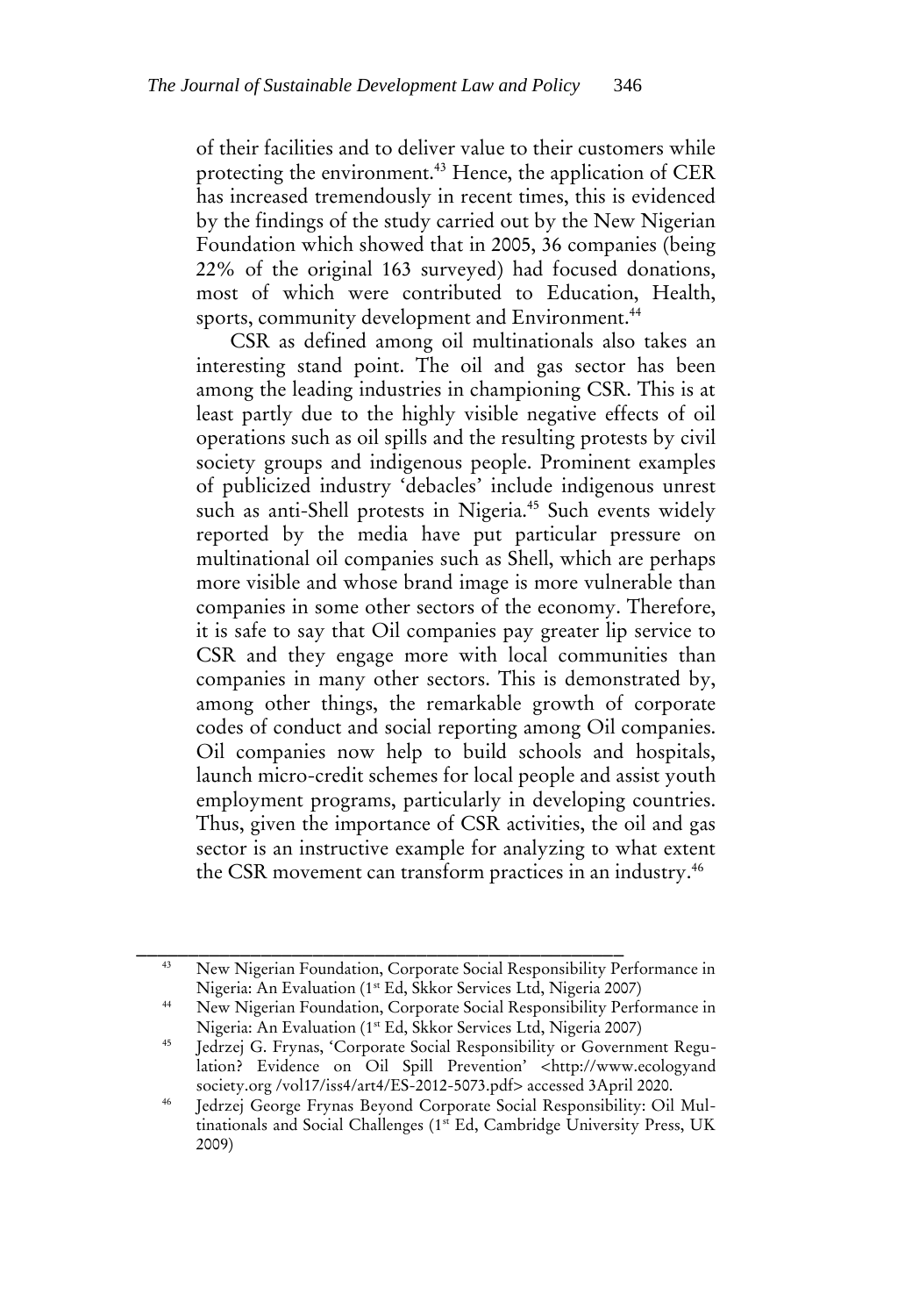# **6.** LEGAL FRAMEWORK ON CORPORATE SOCIAL RESPONSIBILITY RELATING TO ENERGY SECTOR AND ENVIRONMENTAL PROTECTION

Governmental involvement is vital if measures to protect the environment are to be successful. This is the stage at which the law has an imperative role to play. No quantity of technological or scientific strategies or design can successfully protect the environment without the aid of legal system to sustain them.<sup>47</sup> The purpose of preserving and maintain the purity of the environment can be attained only if the law can be mobilized to operate in companionship with science and technology.<sup>48</sup> This development support the fact that environmental issues are now perceived as a universal issues from which a nation can no longer consider itself isolated.<sup>49</sup> Environmental laws are now up and coming to regulate the basic national environmental problems and control activities likely to occasion pollution in a nation's territory.

# 6.1 Constitution of the Federal Republic of Nigeria<sup>50</sup>

The Constitution of the Federal Republic of Nigeria remains the supreme law of the land. This has three implications. First is that everything must be done according to the dictate of the law.<sup>51</sup> Secondly, all other laws are secondary to the

\_\_\_\_\_\_\_\_\_\_\_\_\_\_\_\_\_\_\_\_\_\_\_\_\_\_\_\_\_\_\_\_\_\_\_\_\_\_\_\_\_\_\_\_\_\_\_ <sup>47</sup> White, Paul and Anke Jentsch,'The Search for Generality in Studies of Disturbance and Ecosystem Dynamics, in Progress in Botany (2001) 62Springer-Verlag, pp 399 450; Wilson Harlan, "Environmental Democracy and the Green State," (2006) 38( 2) Polity, 276-94.

<sup>48</sup> Young and Oran "Regime Effectiveness: Taking Stock," in The Effectiveness of International Environmental Regimes: Causal Connections and Behavioral Mechanisms. (Edited by Oran Young. Cambridge, Massachusetts: The MIT Press, 1999) 249-279.

 $^{49}$  ibid<br> $^{50}$  T<sub>1</sub>

The Constitution of the Federal Republic of Nigeria 1999 (as amended in 2011)

 $51$  Id, section 1(1) (2) and (3)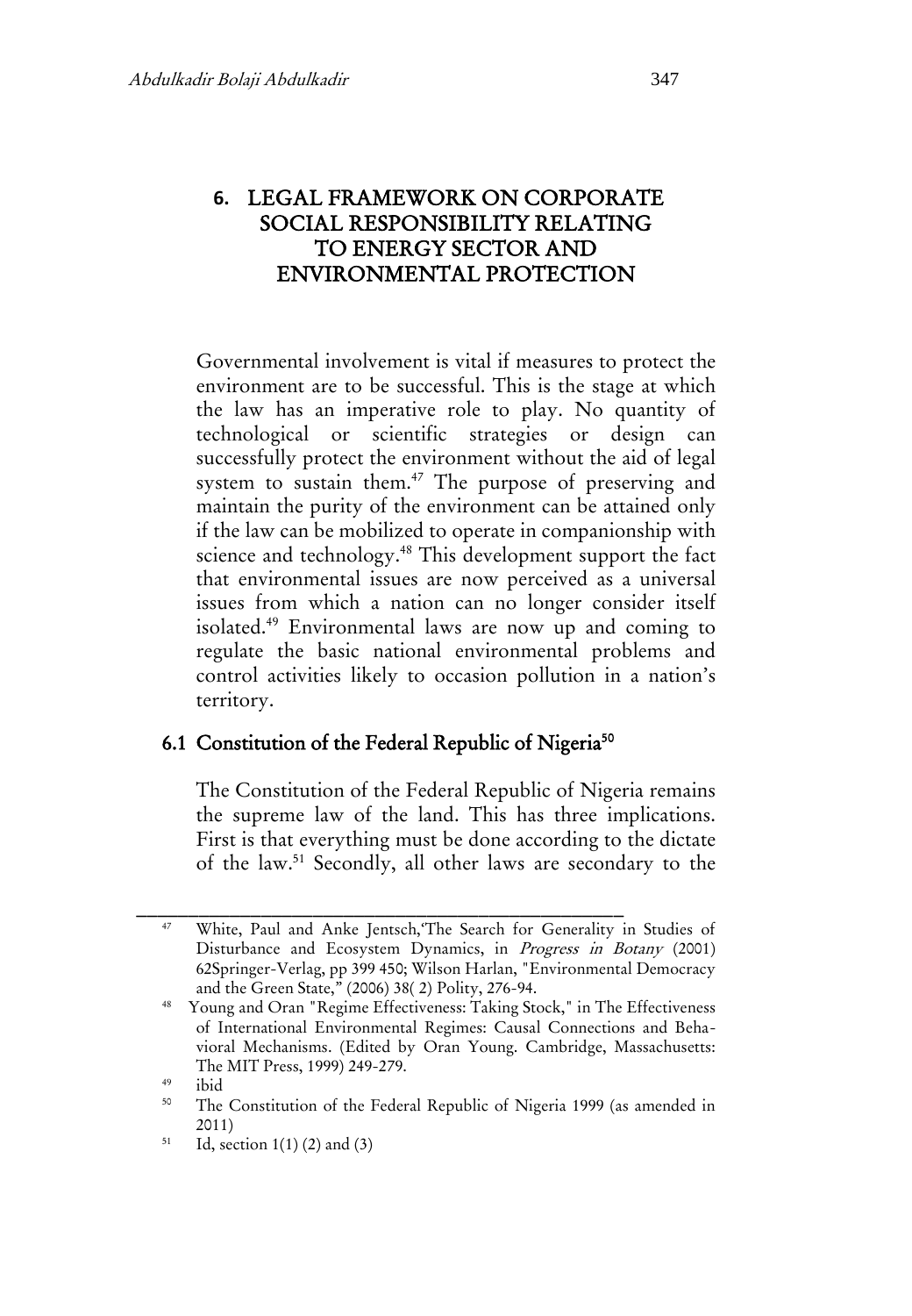constitution.<sup>52</sup> Thirdly, any law that is inconsistence with the constitutional provisions will be regarded as null and void and of no effect.<sup>53</sup> The Constitution of Federal Republic of Nigeria, which came into force on May 29, 1999 specifically makes environmental protection a state objective and indeed provides for it in the chapter two on Fundamental Objectives and Directive Principle of State Policy.<sup>54</sup> Section 20 expressly contains provision on environmental protection and states as  $follows: <sup>55</sup>$ 

The state shall protect and improve the environment and safeguard the water, air, land, forest and wild life in Nigeria.

The justification for section 20 as argued by one author is to ensure a healthy environment for Nigerian Citizens.<sup>56</sup> The protection of the environment is essential for the realization of human rights because human rights can only be enjoyed in an environment that is free of pollution.<sup>57</sup> Thus, safeguarding the air, water, land and wild life as stated in section 20 of the Nigerian Constitution would ensure protection of human rights. This is because it has been argued that pollution of air, water and land can affect the health of humans or destroy the biological systems of plant and animal. On this notes, Mathew Adefi argues that pollution of water threaten the quality of water supply and the sustenance of aquatic life.<sup>58</sup> He went further and observed that pollution of water can cause water to be incapable of sustaining human life.<sup>59</sup>

 $\frac{52}{53}$  ibid

 $rac{53}{54}$  ibid

See the provisions of the chapter II of the Constitution of the Federal Republic of Nigeria 1999 (as amended in 2011).

<sup>&</sup>lt;sup>55</sup> Constitution of the Federal Republic of Nigeria 1999 (as amended in 2011)<br><sup>56</sup> Capital Ocharda "Empire program Pentation in Nigeria True Davadas Afra

<sup>56</sup> Gozie Ogbodo "Environmental Protection in Nigeria: Two Decades After Koko Incidence" (2010) 15(1) Annual Survey of International and Comparative Law, 1-18

<sup>&</sup>lt;sup>57</sup> See Abdulkadir .B.A and Sambo A.O. "Human Rights and Environmental Protection: The Nigerian Constitution Examined" (2009) 2, Journal of Food, Drug and Health Law, Kogi State University, Nigeria, 61-73.

<sup>&</sup>lt;sup>58</sup> Mathew Adefi Olong, "Human Rights, the Environment and Sustainable Development: Nigerian Women's Experiences" (2012)(1)Journal of Politics and Law, 100-108

<sup>59</sup> ibid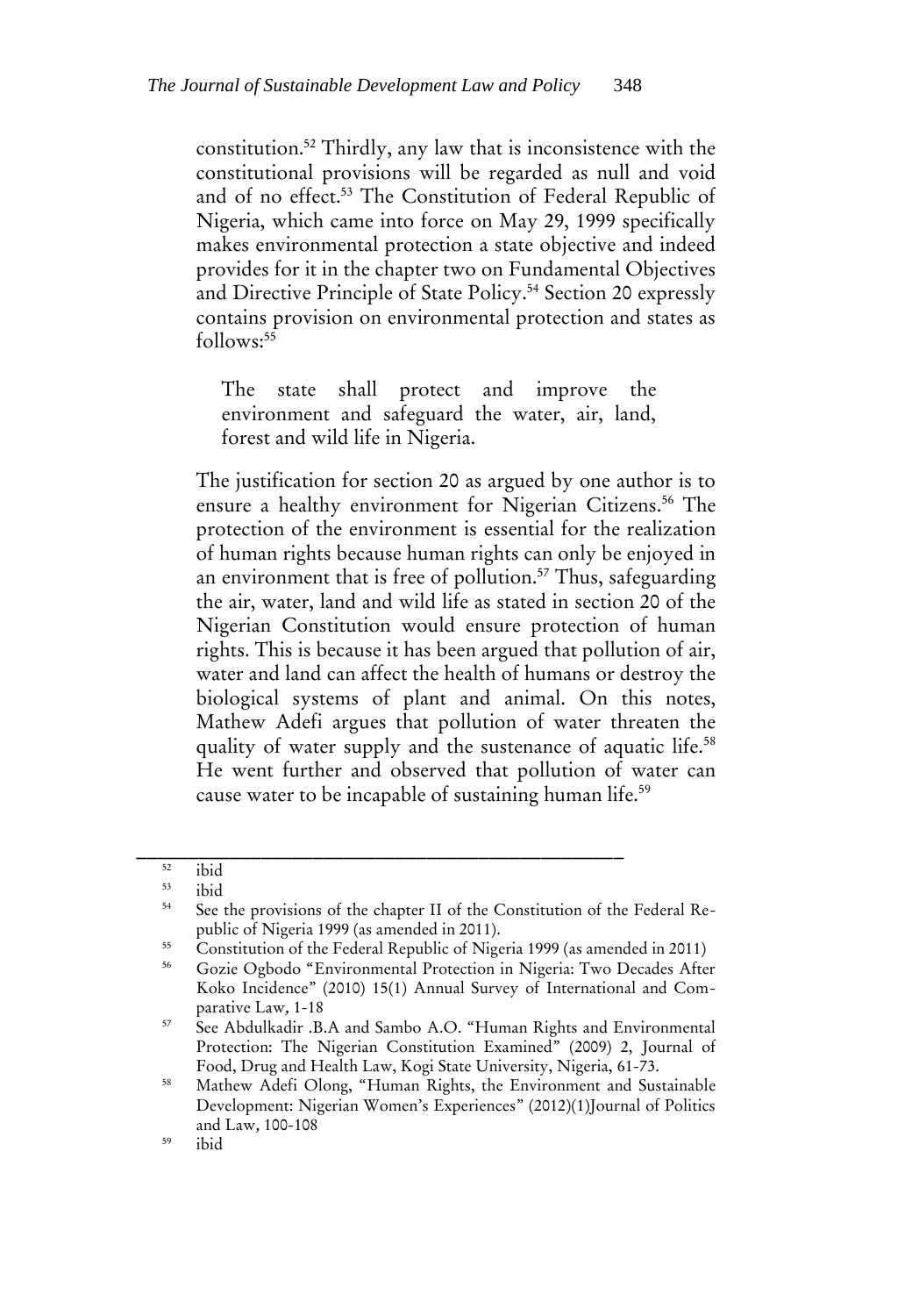It has also been contended that the emissions of substances into the air can result into a lot of health problems to the Nigerians like cancer, birth defects, genetic damage and instant death.<sup>60</sup> This shows that the protection of water, air, land and wild life is vital in CSR.

In spite of the laudable provision of section 20 in the constitution, the question remains whether an individual or aggrieved person has a right or the locus to approach the court to enforce the provision. In answering this question, it is pertinent to examine the provision of section  $6(6)(c)$  of the Constitution which is reproduced bellow:

The judicial powers vested in accordance with the foregoing provisions of this section shall not except as otherwise provided by this constitution, extend to any issue or question as to whether any act or omission by any judicial decision is in conformity with the fundamental objectives and directive principles of state policy set out in chapter II of this constitution

This provision has been interpreted to deny the court the power to adjudicate on any issue bothering on section 20 of the Constitution.<sup>61</sup> That is, protection of the environment. This is because section 20 also falls under the provisions of fundamental objectives and directive principles of state policy set out in chapter two of the constitution which by section 6(6)(c) are generally not enforceable. This provision was judicially interpreted in Okogie (Trustees of Roman Catholic Schools) and other v. Attorney-General, Lagos State. <sup>62</sup> This case was based and decided on the similar provision of the 1979 Nigerian Constitution. The issue in this case was on the Plaintiffs' fundamental right under section 32(2) of the 1979 Constitution to own, set up and manage private primary and secondary schools for the

<sup>60</sup> Ikoni UD, "Rural Women, Poverty and Environmental Protection in Nigeria: Challenges and Prospects" (2006)2, Journal of Gender and Contemporary Studies, 113

<sup>&</sup>lt;sup>61</sup> Mathew Adefi Olong, "Human Rights, the Environment and Sustainable Development: Nigerian Women's Experiences" (2012) 5(1)Journal of Politics and Law, 100-108

<sup>62</sup> (1981) 2 NCLR 337.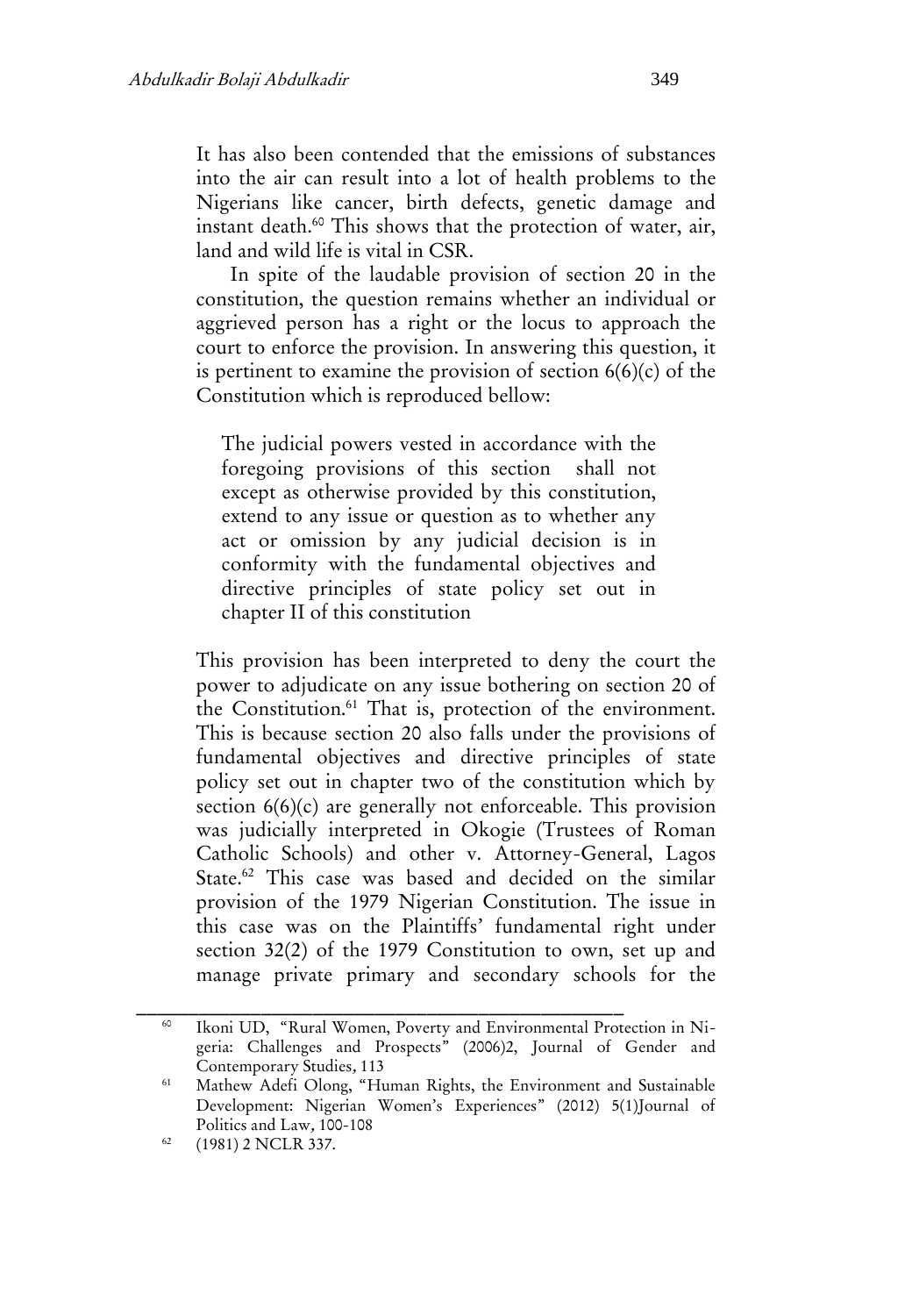purpose of imparting ideas and information, and the constitutional responsibility of the Lagos State government to guarantee equal and adequate educational activities at all levels under section 18(1), Chapter II of the 1979 Constitution. The Court of Appeal, while considering the constitutional status of the said Chapter stated:

While section 13 of the Constitution makes it a duty and responsibility of the judiciary among other organs of government, to conform to and apply the provisions of Chapter II, section  $6(6)(c)$ of the same Constitution makes it clear that that no court has jurisdiction to pronounce on any decision as to whether any organ of government has acted or is acting in conformity with the Fundamental Objectives and Directive Principles of State Policy. It is clear therefore that section 13 has not made Chapter II of the Constitution justiciable. I am of the opinion that the obligation of the judiciary to observe the provisions of Chapter II is limited to interpreting the general provisions of Constitution or any other statute in such a way that the provisions of the Chapter are observed, but this is subject to the express provisions of the Constitution.

This case confirm and validate the provision of section  $6(6)(c)$ to the effect that no court has jurisdiction to pronounce or entertain any question regarding the enforceability of section 20 of the constitution and other matter stipulated in chapter two of the constitution. Commenting on the justification for making section 20 of the Nigerian Constitution unjusticiable, Wonika argued that:<sup>63</sup>

Section 20 of the 1999 constitution of the Federal Republic of Nigeria states that, states shall protect and improve the environment and safeguard the water, air, forest and wild life of Nigeria even at

\_\_\_\_\_\_\_\_\_\_\_\_\_\_\_\_\_\_\_\_\_\_\_\_\_\_\_\_\_\_\_\_\_\_\_\_\_\_\_\_\_\_\_\_\_\_\_ Quoted in Mathew Adefi Olong, "Human Rights, the Environment and Sustainable Development: Nigerian Women's Experiences" (2012) 5(1) Journal of Politics and Law, 100-108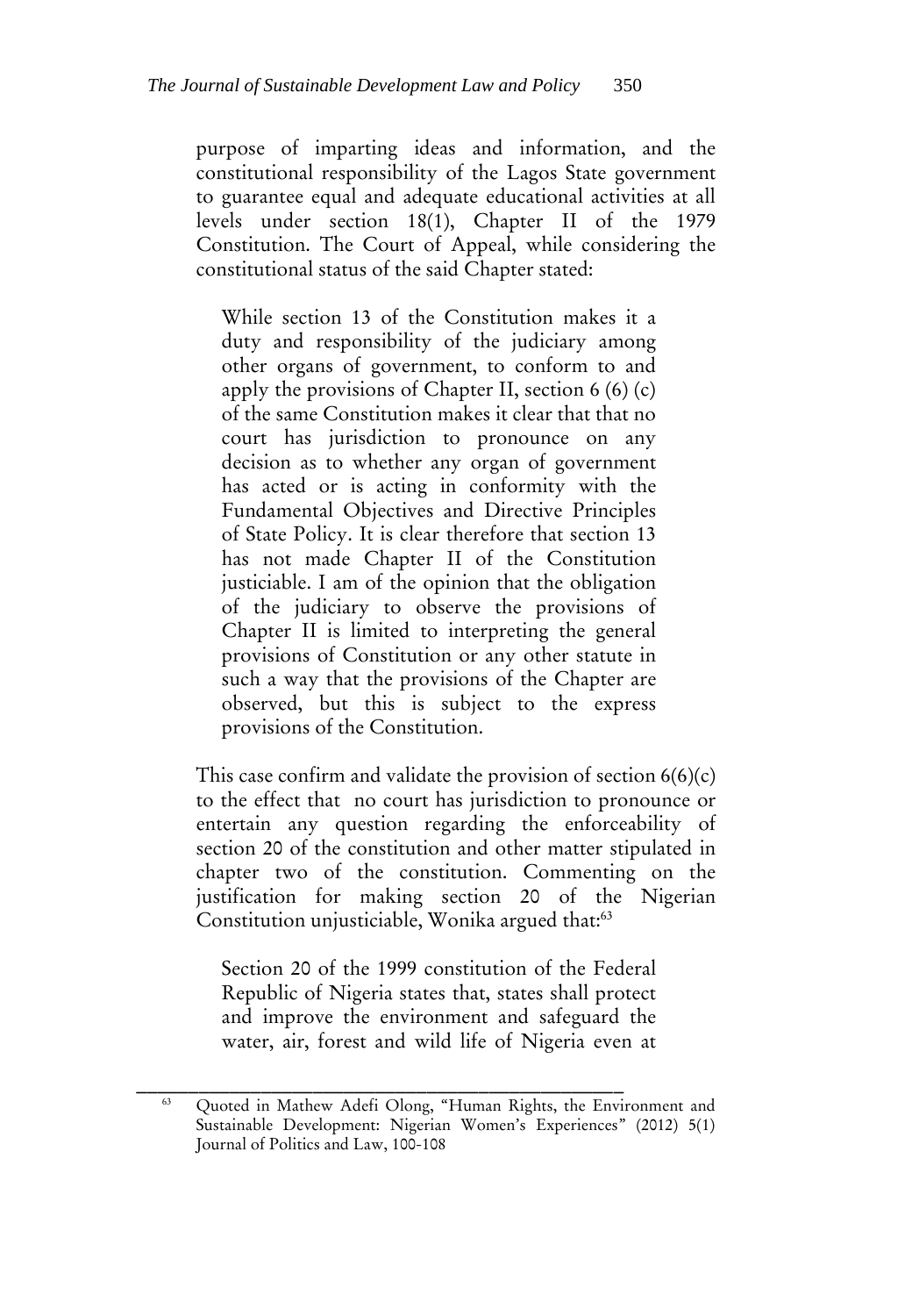that it is important to note that, this provision as non justiciable as it forms part of the Fundamental Objectives and Directive Principle of State Policy in chapter II of the constitution the implication of which is that no Nigerian citizen can go to the court to enforce his/her rights in respect of a violation or threatened violation of such provision. The fear of enshrining human and environmental rights in Nigeria is in the possibility of multiplicity of suits against the Federal government.

This paper argued that the reasoning on multiplicity of action is not tenable. This is because justice and the right of populace should not be sacrifice in fear of multiplicity of action. It is therefore expected of the court the upholder of justice to stand by its feet and own up to its responsibilities to be courageous and imaginative to the expectations of people and the future generations of Nigerians to ensure compliance with the provision of section 20 of the constitution. On the implication on non-enforceability of section 20, Obafemi Awolowo argued that the nonjusticiability of the provision implies that ''the quality of the social objectives is destroyed, and the provisions under chapter II for these objectives are reduced to worthless platitudes."<sup>64</sup> The Nigerian Tribunealso lamented that the non-justiciability provision has rendered the whole ''chapter useless to both the government and the people."<sup>65</sup> Obiagwu also comments that<sup>66</sup>:

The provision of section  $6(6)(c)$  1979 and 1999 Constitutions operate as an ouster clause over ECOSOC (economic and social rights) provisions

<sup>64</sup> Awolowo O, "My Thoughts" in Ofonagoro WI, Oko A, and Jinadu A, (eds) The Great Debate: Nigerian Viewpoints on the Draft Constitution Lagos(Daily Times, Nigeria, 1977)42.

<sup>65</sup> Nigerian Tribune,''Tribune Comment on Fundamental Objectives" in Ofonagoro WI, Oko A, and Jinadu A, (eds) The Great Debate: Nigerian Viewpoints on the Draft Constitution Lagos(Daily Times, Nigeria, 1977) 55.

<sup>66</sup> Obiagwu C, 'Promoting Economic, Social and Cultural Rights Using Domestic Mechanisms'(Human Rights Seminar by LEDAP Owerri, June 2005)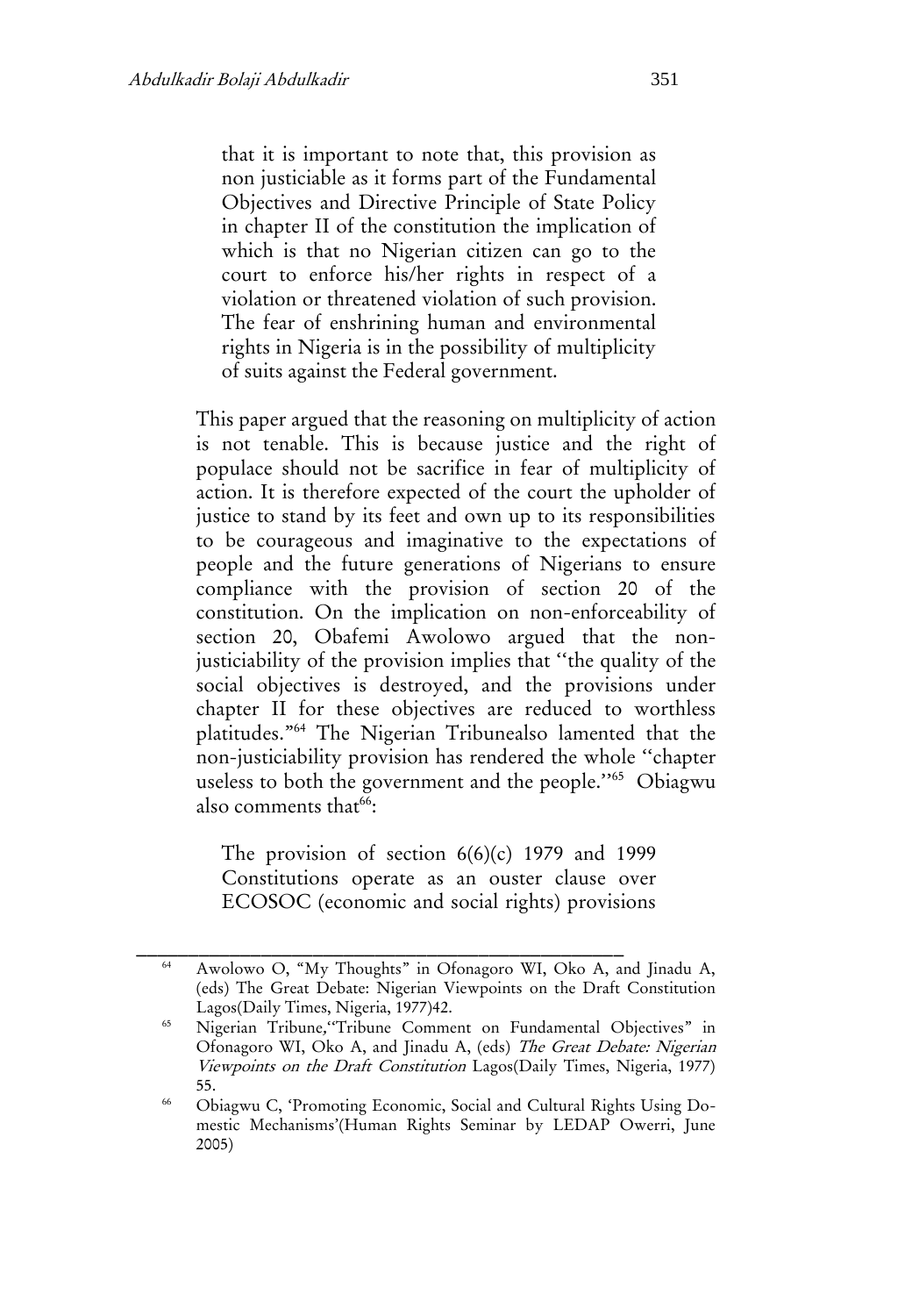in chapter 2 of the Constitutions. To that extent, the powers of court to enforce those rights are prohibited.

Evidently, the provision of section 6(6)(c) serves as exclusion clause ousting the jurisdiction of the court with regards to the justiciability of the provision of section 20 and negatives the goal of national policy on environment to protect and conserve the water, air, land and the natural resources. It can therefore be argued that the combined reading of section 20 and the provision of section  $6(6)(c)$  of the constitution suggests that the constitution lack express provision for the protection of the environment and this indeed has a negative effect on the enjoyment of right to healthy environment since the citizens cannot secure the enforceability of this provision. By this, activities likely to occasion environmental devastation cannot be challenged in the court because the provision on environmental protection is not enforceable. This could be argued is one of the reasons for continuing environmental abuse and human rights violation by oil industries operating in Nigeria.<sup>67</sup>

#### 6.2 Environmental Impact Assessment Act<sup>68</sup>

In Nigeria, the Environmental Impact Assessment Act obliges the government, its agencies, incorporated and unincorporated companies, to take significant steps before engaging in projects that may likely have environmental effects, from preliminary stage to implementation.<sup>69</sup> The Act is in compliance with paragraph 1 of the national policy on environment for Nigeria which recommended the need for a mandatory environmental impact assessment of every project. The Act prescribed minimum standard matters which a good EIA must contain.<sup>70</sup>They are:

(a) a description of the proposed activities;

<sup>67</sup> See interviewed with Abdullahi Salihu, A practising Legal Practitioner ( Ilorin, Kwara State Nigeria, 27June, 2011)

<sup>&</sup>lt;sup>68</sup> Environmental Impact Assessment Act, Decree No. 86 1992<br><sup>69</sup> Esteroida 1 of the Environmental Impact Assessment Act

See section 1of the Environmental Impact Assessment Act, Decree No. 86 1992

<sup>70</sup> Id. Section 14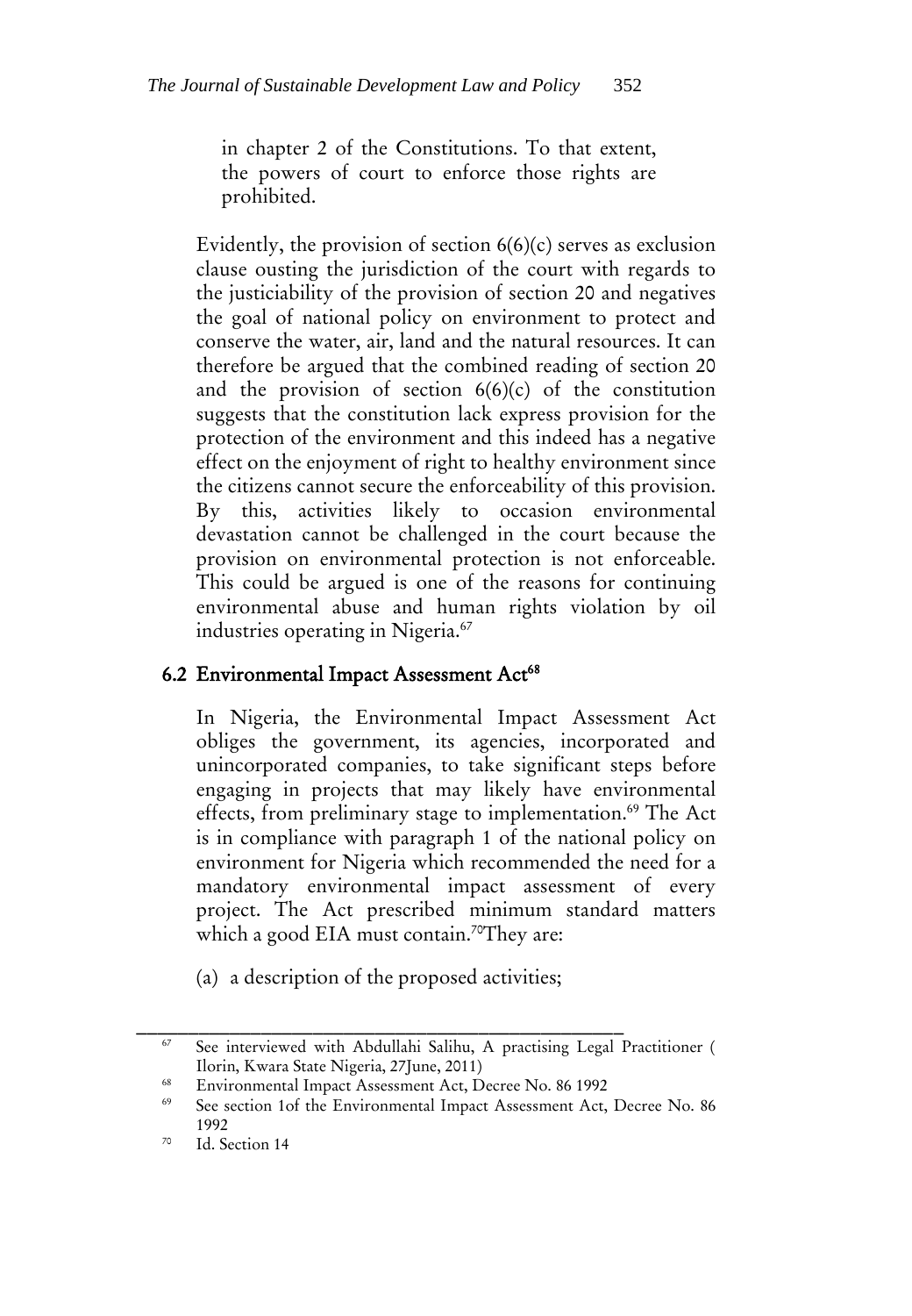- (b) a description of the potential affected environment including specific information necessary to identify and assess the environmental effects of the proposed activities;
- (c) a description of the practical activities, as appropriate;
- (d) an assessment of the likely or potential environmental impacts on the proposed activity and the alternatives, including the direct or indirect cumulative, short-term and tong-term effects:
- (e) an identification and description of measures available to mitigate adverse environmental impacts of proposed activity and assessment of those measures;
- (f) an indication of gaps in knowledge and uncertainly which may be encountered in computing the required information:
- (g) an indication of whether the environment of any other State, Local Government Area or areas outside Nigeria is likely to be affected by the proposed activity or its alternatives;
- (h) a brief and non technical summary of the information provided under paragraph (a) to (g) of this section.

The Act makes environmental impact assessment of any project mandatory<sup>71</sup> and in the mandatory study List, the following activities were listed as activities requiring environmental impact assessment:

- (a) Oil and gas fields' development;
- (b) Construction of offshore pipelines in excess of 50 kilometers in length;
- (c) Construction of oil and gas separation, processing, handling, and storage facilities;
- (d) Construction of oil refineries;
- (e) Construction of product deports for the storage of petrol, gas or diesel (excluding service stations) which are located within 3 kilometres of any commercial, industrial or residential areas and which have a combined storage capacity of 60,000 barrels or more.

\_\_\_\_\_\_\_\_\_\_\_\_\_\_\_\_\_\_\_\_\_\_\_\_\_\_\_\_\_\_\_\_\_\_\_\_\_\_\_\_\_\_\_\_\_\_\_  $71$  Id. Section 2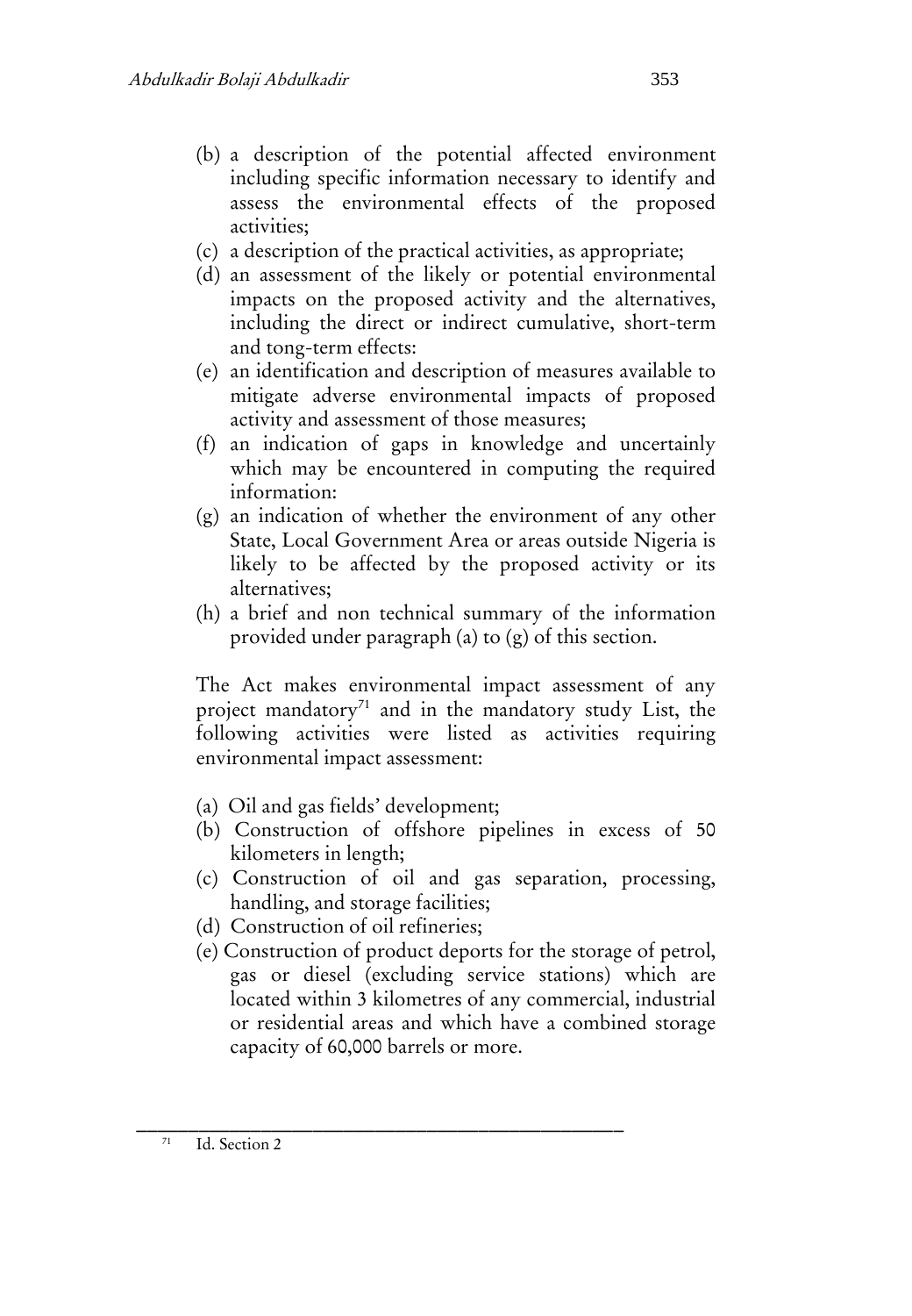The Act also mandates EIA for non-oil and gas operations. These are: land reclamation; dredging and construction; housing estate; sewage system; landfill; road construction to mention but view. Also, all major upgrades of facilities must undergone EIA process. The Act required the EIA report to be presented to public for comments.<sup>72</sup> This is to enable interested members of the public the right to give their views on the environmental effects of the proposed project. This provision is in line with principle 10 of the Rio Declaration which stress on the need for consultation and information with regards to environmental matters.<sup>73</sup> It can be argued that these provisions incorporate the right to freedom of expression so that members of the public can voice objections to activities likely to occasion environmental harms.<sup>74</sup>

Commenting on the importance of public participation, Shepherd and Ortolano are of the opinion that for EIA to be flourishing, all participants has to be wholly involved at each stage of the project.<sup>75</sup> Permitting public involvement would according to them result into a fair and transparent EIA decision making activity since the public are the primary stakeholders and beneficiaries of such projects. Also, a project would acquire a more legitimacy and less hostility, if the public has become effectively involved to influence every stages of decisions-making process.<sup>76</sup> This shows that the Act contains minimum degree of provisions which if enforced to the letter would help in checkmating the activities of the polluter. It would also ensure that the oil and gas industries in Nigeria put in place a preventive and precautionary measure to mitigate the likely effects of their activities on the environment. This thesis therefore argues that environmental impact assessment is vital in any project in order to mitigate

<sup>&</sup>lt;sup>72</sup> See generally section 7, 22(3), 25 and 37 of the Environmental Impact Assessment Act, Decree No. 86 1992

 $73$  See the Rio Declaration 1992

Andrew Harding, "Practical Human Rights, NGOs and the Environment in Malaysia" in Human Rights Approached to Environmental Protection, (Clarendon Press Oxford, 1996) 240.

<sup>75</sup> Shepherd A. and Ortolano L., "Environmental Impact Assessment: Challenges and Opportunities" (1995) 13(1) Impact Assessment,3-30

 $76$  ibid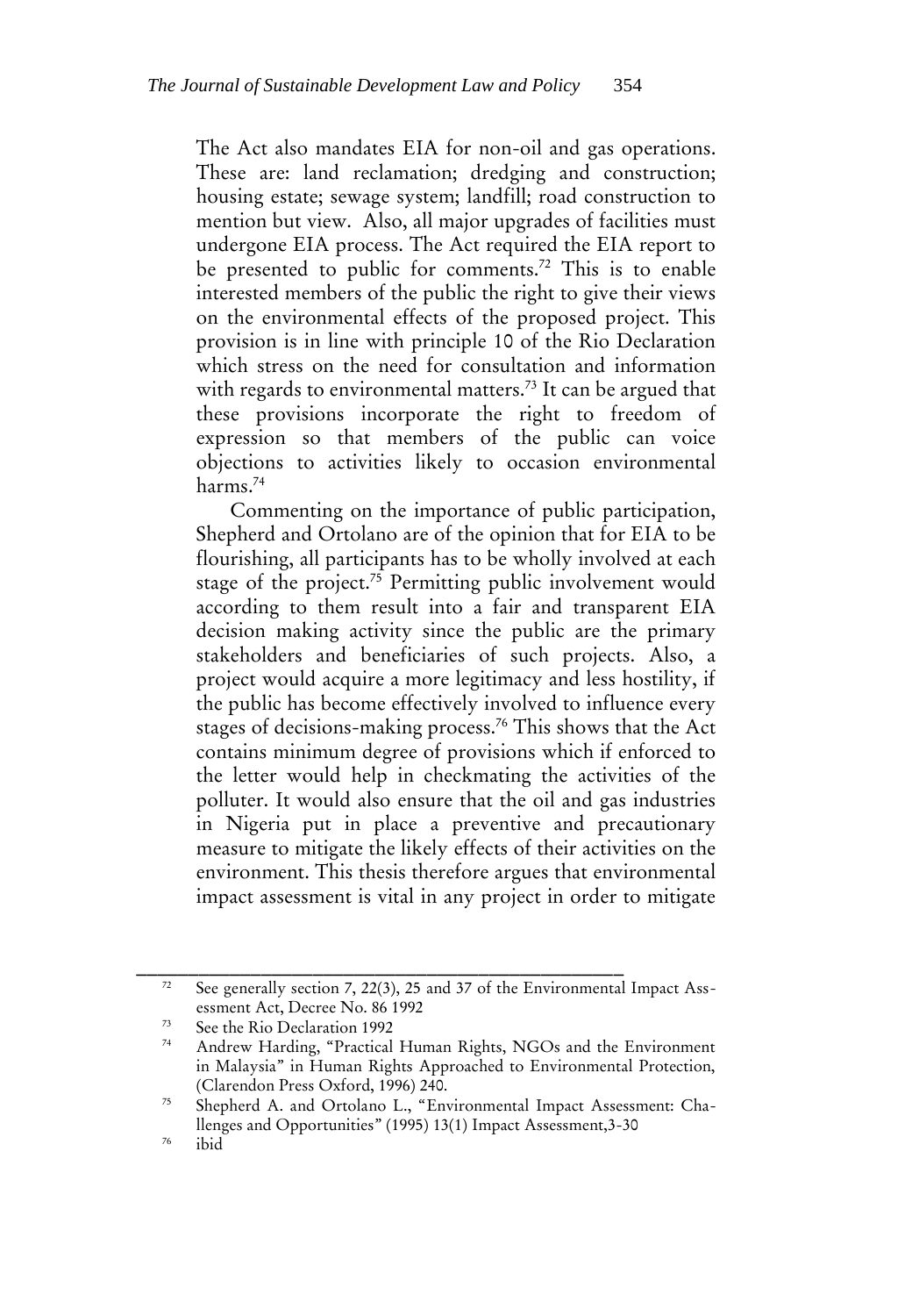the likely effects of such project on the environment and the people in general.

Environmental impact assessment includes human rights impact assessment of the proposed project.<sup>77</sup> This will aid companies in adhering to both national and international human rights standards and norms and ensure the implementation of human rights at a corporate management or project level.<sup>78</sup> The aim is to discover, avoid and manage (potential) negative human rights impacts. It is imperative that all companies have a clear insight in order that they can anticipate and address the potential human rights impacts of their activities and operation. Commenting on this, John Ruggie stated:<sup>79</sup>

Many corporate human rights issues arise because companies do not consider the potential implications of their activities before they begin. Proactive steps are necessary to understand how existing and planned activities may affect human rights. The scale of Human Rights Impact Assessments will depend on the industry, and national and local context. While these assessments can be linked with other processes like risk assessments or environmental and social impact assessments, they should include explicit references to internationally recognised human rights. Based on the information collected, companies should refine their plans to address and avoid potential negative human rights impacts on an ongoing basis.

In reality, projects are embarked upon by the Nigerian government without environmental impact assessment of the project on the environment and the people in general. The public are not even informed or consulted of any project having environmental impact until same is concluded.<sup>80</sup> There is nothing on record to show that environmental

\_\_\_\_\_\_\_\_\_\_\_\_\_\_\_\_\_\_\_\_\_\_\_\_\_\_\_\_\_\_\_\_\_\_\_\_\_\_\_\_\_\_\_\_\_\_\_

 $78$  ibid

<sup>77</sup> Olga Lenzen and Mariner d'Engelbronner, Guide to Human Rights and Impact Assessment Tool (Drukkarij Liberta, Netherland, 2009)1-6

<sup>79</sup> John Ruggie "Business and Human Rights: The Evolving International Agenda" (2007) Faculty Research Working Paper Series, John F. Kennedy School of Government, 1-39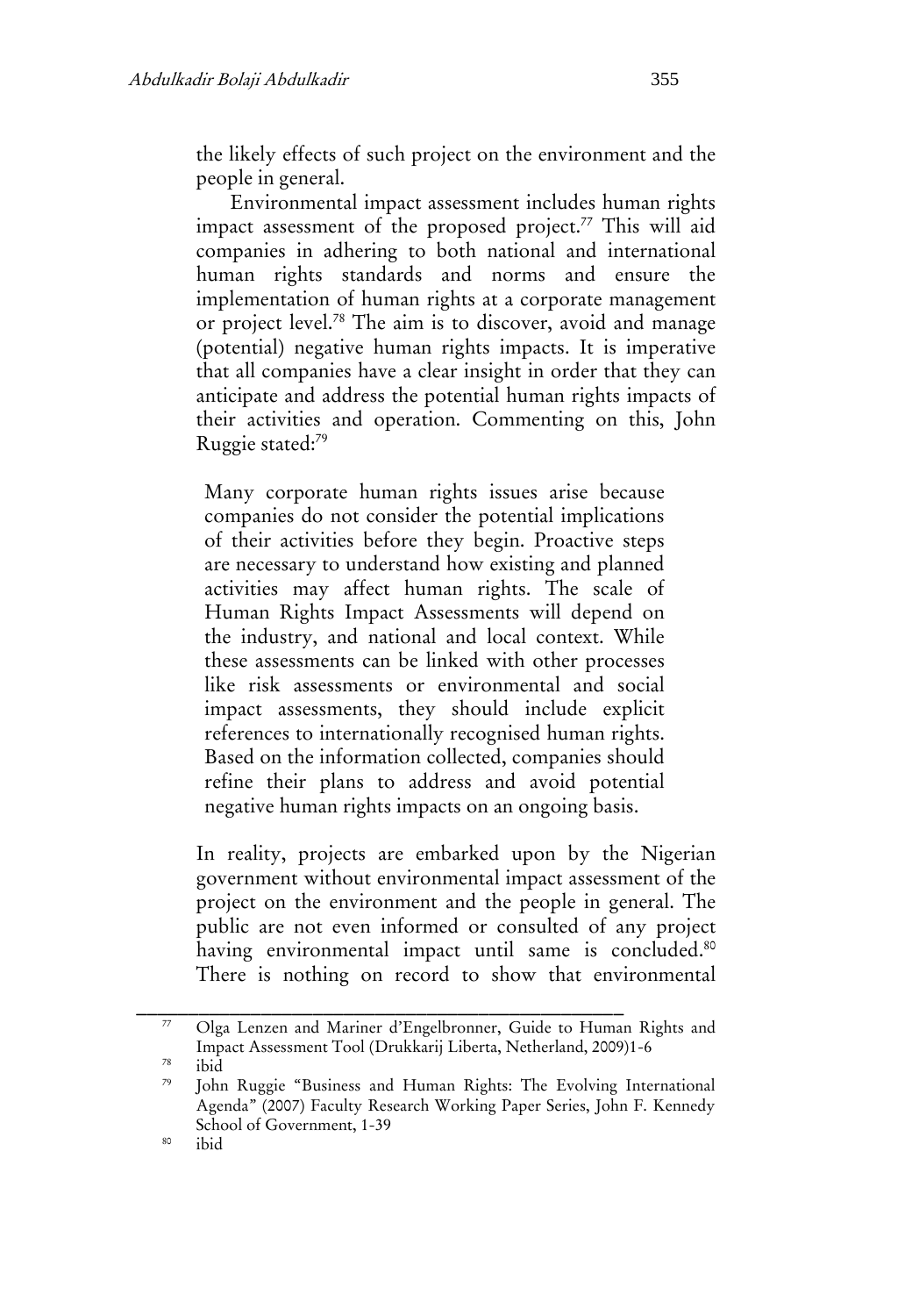impact assessment was conducted in respect of various activities and operation of the oil industries in the Niger Delta of Nigeria.<sup>81</sup> This has indeed given unfettered power to the oil industries to operate with impunity, damage the environment and abuse of fundamental rights of the people. A youth leader, Mr. Morenia Enemia from Opolo, a community in the Niger Delta said that Shell Petroleum Development Company did not ask for the expert opinion of members of the communities in the area before embarking on environmentally hostile works.<sup>82</sup>He argued:

If they had consulted us we would have educated them on the nature of our land. They call us illiterate even on matters of our environment. We would have told them where and how to put bridges or culverts and thus avoid this catastrophe… they have destroyed the habitat of our fishes, our animals, our forests, and also farmlands. Does this mean that they do not know what is right and wrong?

On this note, Ibaba S. Ibaba also noted:<sup>83</sup>

\_\_\_\_\_\_\_\_\_\_\_\_\_\_\_\_\_\_\_\_\_\_\_\_\_\_\_\_\_\_\_\_\_\_\_\_\_\_\_\_\_\_\_\_\_\_\_

EIA studies are not properly done, which creates problems for communities. For example, the construction of the Gbarain link road (in Bayelsa State) by the SPDC without a proper EIA study has created environmental problems and socio‐economic difficulties for the host communities (Opolo, Obunugha, Onopa, Gbarantoru, etc). The identified problems include: severe or excessive flooding of forest and farmlands which leads to the destruction of food crops,

 $rac{81}{82}$  Ibid.

Environmental Rights Action Monitor Report No 2 1997 "Shell and the Ni-ger Delta Between Rhetoric and Practice" June, 7 – 8 quoted in Tari Ebimo Dadiowei "Niger Delta Fund Initiative - Women, Environmental Impact Assessment (EIA) And Conflict Issues In The Niger Delta: A Case Study Of Gbaran Oil Field Communities In Bayelsa State" Retrieved from http://www.earthrights.net/nigeria/news/women.html [accessed on the 6th April, 2020]

<sup>83</sup> Ibaba S. Ibaba, "Environmental Protection Laws and Sustainable Development in the Niger Delta"(2010) Africana <http://www.africanajournal.org /PDF/vol4no1/vol4no1\_2\_Ibaba%20S.%20Ibaba.pdf> accessed 6 April 2020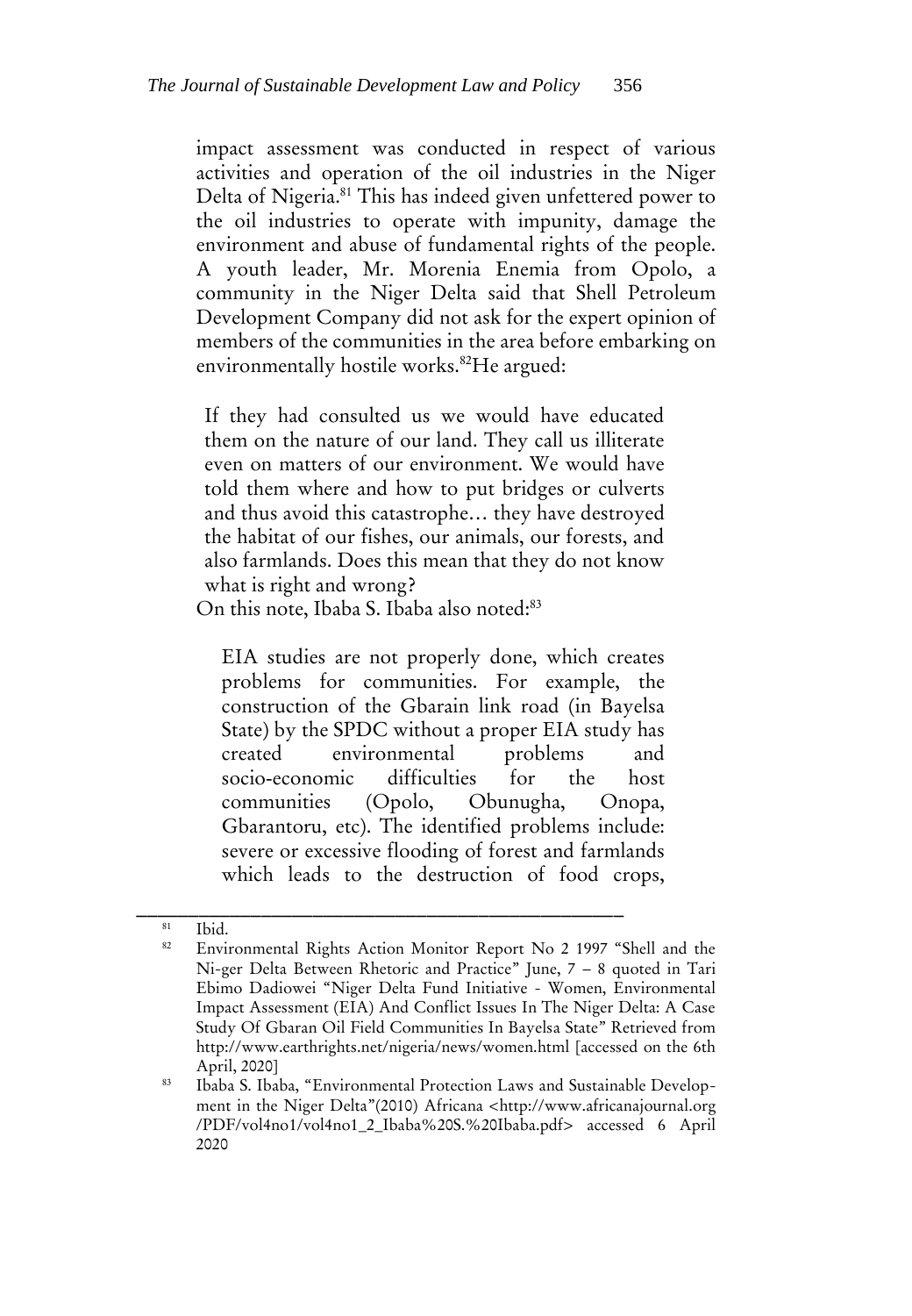economic trees; a reduction in available farmland, thus creating land fragmentation in the affected locality; permanent flooding of fishponds, lakes and creeks, which prevents the owners from harvesting them; a reduction of games and wildlife populations in the forest; and the blockage of communication/access routes among the neighboring communities

Thus, it is true that the Act came to being after the commencement of the activities of oil industries in the Niger Delta. However, the provision of the national policy on environment in Nigeria required that all existing laws be reviewed to conform and comply with the goals, aspiration and strategy of the policy. Thus, the Nigerian environmental impact assessment act is designed in respect of future project and it has not incorporate provisions to ensure that existing industries comply with the provisions of the Act. It is sufficed therefore to say that the Act exclude completed project prior its commencement. This has given far-reaching power to the oil industries in the Niger Delta to operate indiscriminately without due regards to the environment and the right of the people.<sup>84</sup>

#### 6.3 Harmful Waste (Special Criminal Provisions) Decree<sup>85</sup>

Poverty has always been reason adduced by the people for tolerating substances that they would ordinarily not have. This poverty is responsible for permitting the exportation of wastes into Africa in general and Nigeria in particular. A good example of this case was the Koko dumping incidence of 1987.<sup>86</sup> In September 1987, an Italian man named Gian Franco Raffaelli who had resided in Nigeria for almost 20 years approached one Sunday Oyemirs Nana, a farmer at Koko, a small village in old Bendel State (now Delta State) to dump about 3,880 tonnes of toxic and hazardous waste on

 $rac{84}{85}$  ibid

<sup>85</sup> Harmful Waste (Special Criminal Provisions) Act Cap. H 1 Laws of Federation of Nigeria 2004 formally Harmful Waste (Special Criminal Provisions) Decree No. 2 of 1988.

<sup>86</sup> Adewale O. "Africa: The Waste Basket of The West" (1988) 67 Business and Society Review 48-50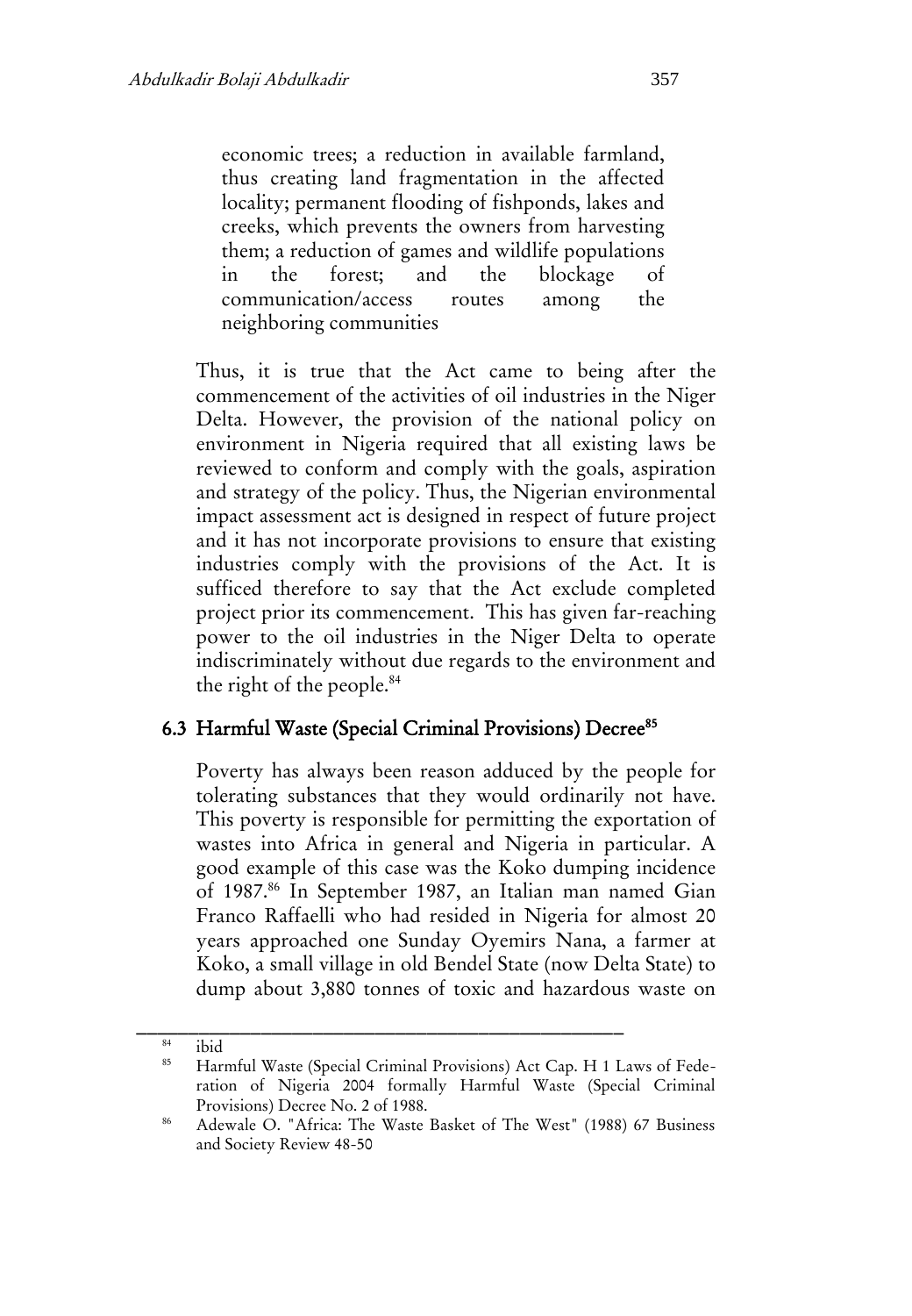behalf of his company at agreed sum.<sup>87</sup> Months later, a scandal regarding the toxic wastes was publicized when the effects started leaking into the environment. It was later discovered that the wastes were stored at the port of Koko and the Nigerian government issued an ultimatum for the company to return the wastes back to its original place. At last, the Italian government accepted to bear the cost of importing the wastes back to Italy. In July 1988, two ships were sent down by the Italian government for the carriage of the wastes back to Italy.<sup>88</sup> The incidence acted as a vehicle that drove the attention of the government on the implication of the negligence of her environment. This episode prompted the Nigerian government to the promulgation of the Harmful Waste (Special Criminal Provisions) Decree which later becomes an Act.<sup>89</sup>

The Act was enacted for the purpose of prohibit the carrying, deposit and dumping of harmful waste on any territorial water of Nigeria.<sup>90</sup> The Act authorizes the minister saddled with the responsibility for works and housing to seal up any or site used or being used for the purpose of depositing or dumping harmful waste.<sup>91</sup> The Act imposes civil liability (apart from criminal liability) on any one dealing with harmful waste<sup>92</sup>. The immunity from prosecution conferred on certain persons by the Diplomatic and Privileges Act does not extend to crime committed under the Act.<sup>93</sup>

The Act defines Harmful waste to mean:

\_\_\_\_\_\_\_\_\_\_\_\_\_\_\_\_\_\_\_\_\_\_\_\_\_\_\_\_\_\_\_\_\_\_\_\_\_\_\_\_\_\_\_\_\_\_\_

.......any injurious, poisonous, toxic or noxious substance and in particular, includes waste emitting any radioactive substance if the waste is in such quality, whether with any other consignment of the same or of different substance, as to subject any person to the risk of death, fatal injury, or

<sup>87</sup> American University, "Nigeria waste Imports from Italy"<http://www1. american.edu/ted/nigeria.htm> accessed 17 October 2020

 $rac{88}{89}$  ibid

<sup>89</sup> Harmful Waste (Special Criminal Provisions) Act Cap. H 1 Laws of Federation of Nigeria 2004 formally Harmful Waste (Special Criminal Provisions) Decree No. 2 of 1988.

<sup>&</sup>lt;sup>90</sup> Id, see the preamble to the Act and in particular the provision of section 1<br><sup>91</sup> Id section 1<sup>4</sup>

 $^{91}$  Id, section 11

 $^{92}$  Id, section 13

Id, section 9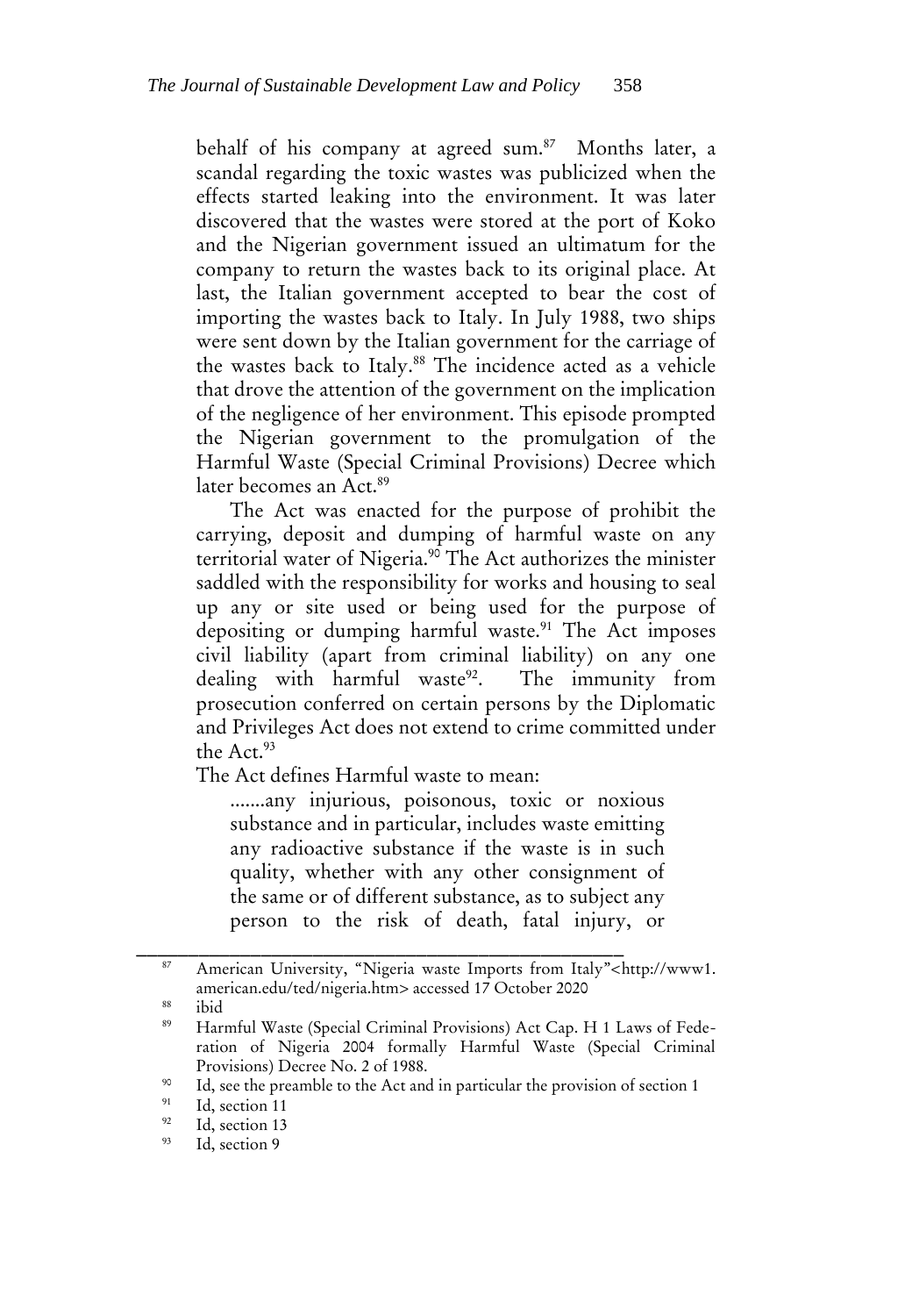incurable impairment of physical and mental health; and the fact that the harmful waste is placed in a container shall not by itself be taken to exclude any risk which might be expected to arise from the harmful waste.<sup>94</sup>

A contravention of any provision of the Act amount to a crime in respect of which the Federal High Court has the exclusive jurisdiction to try.<sup>95</sup> Any person that violated the provisions of the Act will be liable to prosecution and upon conviction be sentenced to life imprisonment.<sup>96</sup> There is also a provision for civil liability under the Act. By section 12 of the Act, where any damage occurred by any harmful waste which has been deposited or dumped on any land, the person who deposits, dump or imported the harmful waste or who caused the harmful waste to be deposited, dumped, or imported is liable for damages.<sup>97</sup> It need be pointed out that by section 12 of the Act,<sup>98</sup> a person is deemed to have deposit or dumps harmful waste under the Act if he deposits or dumps harmful waste, whether solid, semi-solid or liquid, in such circumstances or for such period that he may be deemed either (a) to have abandoned it where it is deposited or dumped or (b) to have brought it to the place where it is so deposited or dumped for the purpose of its being disposed of or abandoned whether by him or any other person.<sup>99</sup>

The Act no doubt makes provisions for pollution control measures with regard to waste disposal as envisaged in the national policy on environment and incorporates the need for the protection of human rights. Section 15 of the Act defines harmful waste as any substance likely to subject any person to the risk of death, fatal injury or incurable impairment of physical and mental health. Thus, subjecting any person to risk of death or fatal injury constitutes an act which may directly affect the right to life and health of the people. Though these are measures designed to protect the

 $\frac{94}{95}$  Id, section 15

 $^{95}$  Id, section 13

 $^{96}$  Id, section 6

<sup>&</sup>lt;sup>97</sup> Id, section 12(1)(b)

<sup>&</sup>lt;sup>98</sup> Id, section  $1(3)$ <br><sup>99</sup> Ibid: for more

Ibid; for more detail view see Aina E. O. and Adedeipe N. O, The Making of the Nigerian Environmental Policy (University Press, Ibadan, 1991) 311.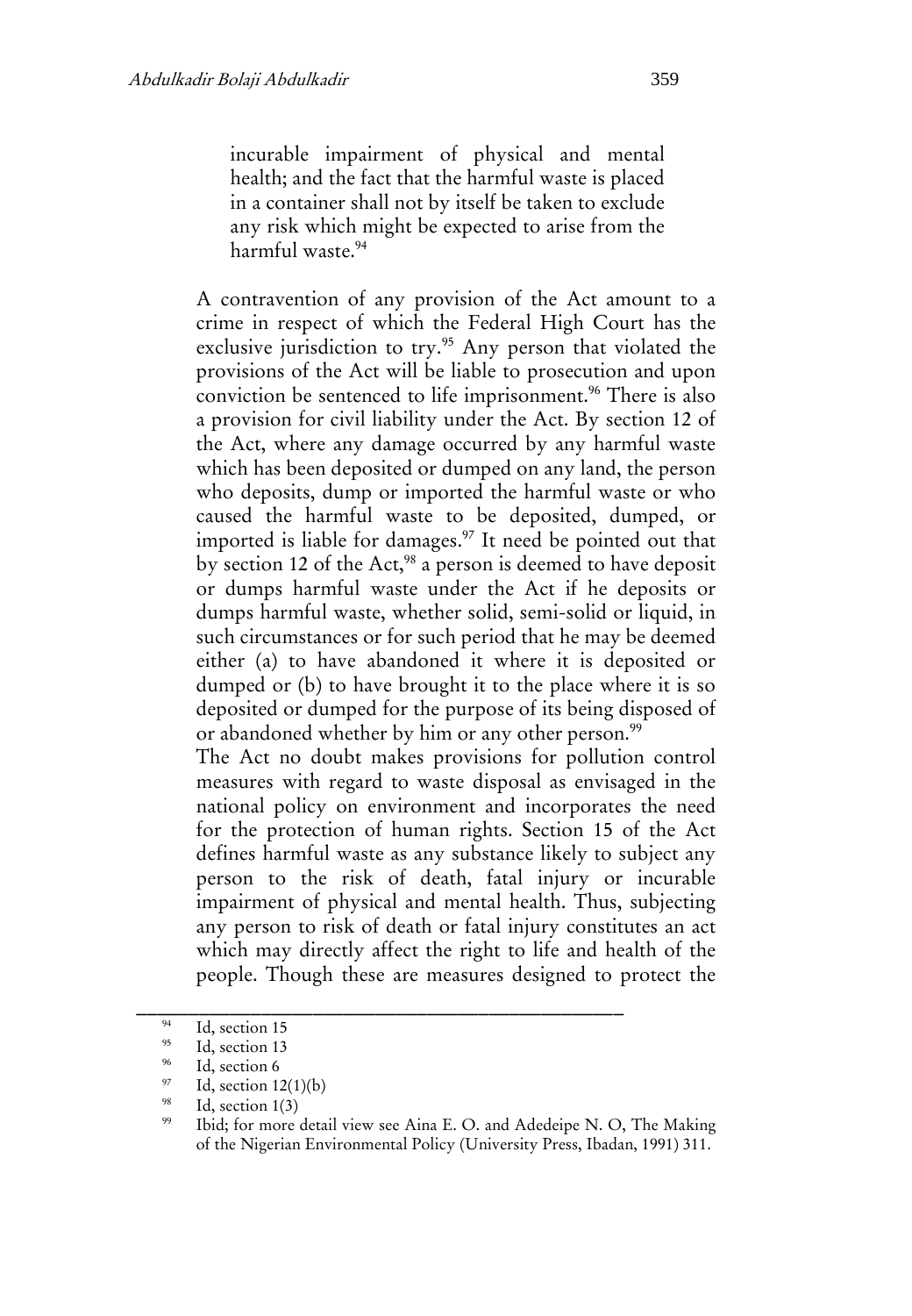environment which if implemented would protect human right as well since the enjoyment of basic rights depends on the healthy state of the environment.<sup>100</sup> The Act though remains a landmark in the history of environmental law in Nigeria because it makes provision for the protection of individuals against activities likely to affects the enjoyment of human rights. This is because indiscriminate disposal of waste is an act of pollution which may affect the enjoyment of basic rights since human rights can only be enjoyed in a polluted free environment. On this note, Cyril Uchenna Gwam said $101$ :

Toxic waste dumping and its adverse effect on the right to health will have implications on the right to life, liberty and security of persons, privacy, health, adequate standard of living, food, housing, education and development. This issue cuts across civil, political, economic, social and cultural rights. The human rights dimension is expansive because virtually every measure of disease control has a human rights dimension

However, the Act is fraught with some problems which renders it ineffective for those seeking redress in the Nigeria and in particular, the Niger Delta. The Act does not create any legal right capable of being enforced against the polluter or the government. Thus, the failure to conferred legal right on a person to seek compliance with the provisions of the Act is indeed a great omission.<sup>102</sup> This omission has a negative effect on the enjoyment of basic rights since there is no way to stop or seek injunction against indiscriminate

<sup>&</sup>lt;sup>100</sup> Peter Gleick, *The Right to Water* (Pacific Institute for Studies in Development, Environment and Security1999) 1-12. Also available at http://www. pacinst.org/reports/basic\_water\_needs/human\_right\_to\_water.pdf [accessed on 21st November, 2020].

<sup>&</sup>lt;sup>101</sup> Cyril Uchenna Gwam, " Toxic Wastes and Human Rights" (2000)7(2) The Brown Journal of World Affairs, 185-196.

<sup>&</sup>lt;sup>102</sup> See also Adejoke Babington-Ashaye, "Evaluating the Protection of Socio-Economic Rights in the Niger Delta"<http://www.google.com.my/url?sa= t&rct=j&q=Adejoke+BabingtonAshaye+%E2%80%9CEvaluating+the+Pr otection+of+SocioEconomic+Rights+in+the+Niger+Delta%E2%80%9D &source=web&cd=1&ved=0CCwQFjAA&url=http%3A%2F%2Fwww.s erac.org%2FPublications%2FBabingtonAshaye%2520paper.doc&ei=3\_1S T-PdBsemrAeGiNzBAQ&usg=AFQjCNHK0XwlST0GTO4k3qrPT2VZ 5ZPiyw&cad=rja> accessed 3 March 2020]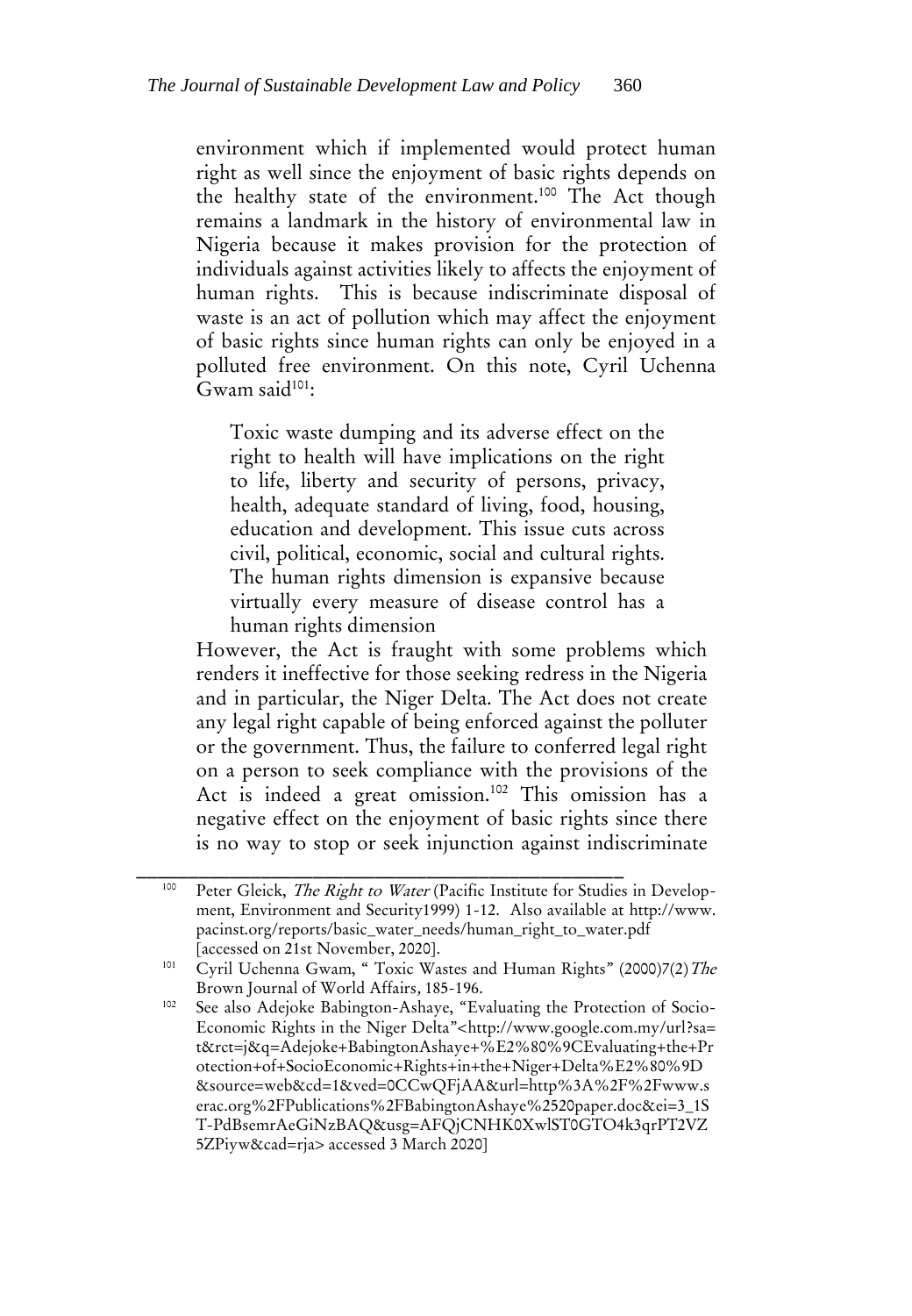disposal of waste which may likely occasion human rights abuse. Also, by section 1(2), the Act only applies where the corporation or individual disposes harmful waste without lawful authority. Thus, where there is lawful authority to dispose harmful waste, the disposer will not be liable under the Act.<sup>103</sup> This suggests that the government may gives permission or authority to dispose waste notwithstanding the likely effects on the environment and human rights. Besides, knowingly well that the major polluters are the corporate body, the Act failed to prescribed penalty against corporate offenders. It only stated that the offender "shall be liable to be proceeded against and punished accordingly." It is therefore suffice to say that corporate bodies are excluded from liability within the purview of the Act. The reason being that, by the provision of section 36(12) of the Constitution of Federal Republic of Nigeria, a person can only be tried, convicted and sentenced for an offence defined by law and punishment prescribed thereto.<sup>104</sup> In the light of this, the Act failed to provide for corporate liability. In addition, it should be noted that the meaning assigned to harmful waste in section 15 of the Act is restrictive in content and scope because it exclude other cases of environmental consequences in Nigeria. For instance, environmental issues in the Niger Delta covers a wide range of matters ranging from damage to property, destruction of farmland, pollution of water to destruction of fish ponds and human rights abuses. An action for damages under the Act can only be maintained where the poisonous, toxic or noxious substance has subjected a person to the risk of death, fatal injury or incurable physical and mental health. Thus, the Act failed to recognise property rights. Therefore, this thesis argues that the Act was not designed to protect other environmental consequences; rather it was meant

# $103$  ibid<br> $104$  Cor

against physical and personal injury.

Constitution of the Federal Republic of Nigeria 1999 (as amended in 2011)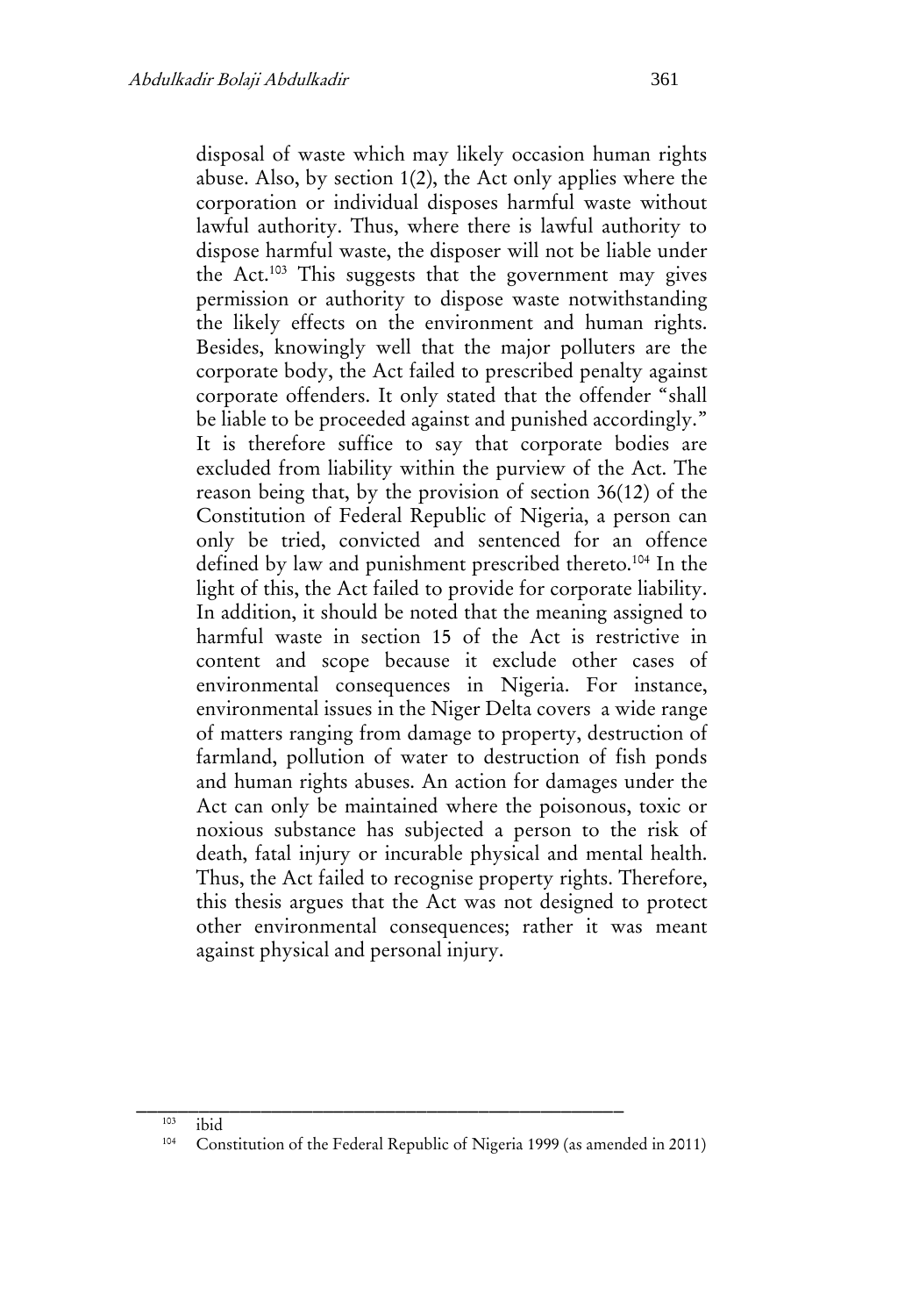# 6.4 Corporate Social Responsibility Bill (CSR Bill)<sup>105</sup>

The Nigerian upper house of parliament, i.e. the Senate, is presently considering passing into Law a Corporate Social Responsibility Bill. In the midst of the cacophonous buckpassing, a Bill on Corporate Social Responsibility is now before the National Assembly. The Bill is for an Act to create the Corporate Social Responsibility Commission, which will be charged with providing standards, integration of social responsibility, and international trade issues. Its primary function includes the formulation, implementation, supervision and provision of policies and reliefs to host communities for the physical, material, environmental or other forms of degradation suffered as a result of the activities of companies and organizations operating in these communities. The CSR Commission is required by this Bill, when passed into Law, to be a body corporate with its own common seal and the legal authority to sue and be sued, to purchase or sell its property, etc. The CSR Commission is also expected to be administered on a daily basis by a Director General with assistance from other departmental directors and a governing council. In essence, the bill seeks to establish a supervisory organ that will mandate corporations and companies to spend 3.5 per cent of their profit before tax on Corporate Social Responsibility (CSR). Other roles of the Commission will include:

- publishing the annual report of the social and environmental impact of the activities of firms;
- developing policies to encourage corporate organizations to undertake community engagement as part of CSR;
- ensuring that companies sponsor cultural and educational activities that offer added value to Nigeria's socio-political and technological development;
- promoting statutory labor standards and collective social governance in the context of globalization; and
- Ensuring that companies are accountable not only to employees and their trade unions but also to investors,

National Assembly 'aA Bill for an Act to Provide for the Establishment of the Corporate Social Responsibility Commission' <http://nass.gov.ng/document/download/1>accessed 13 April 2019.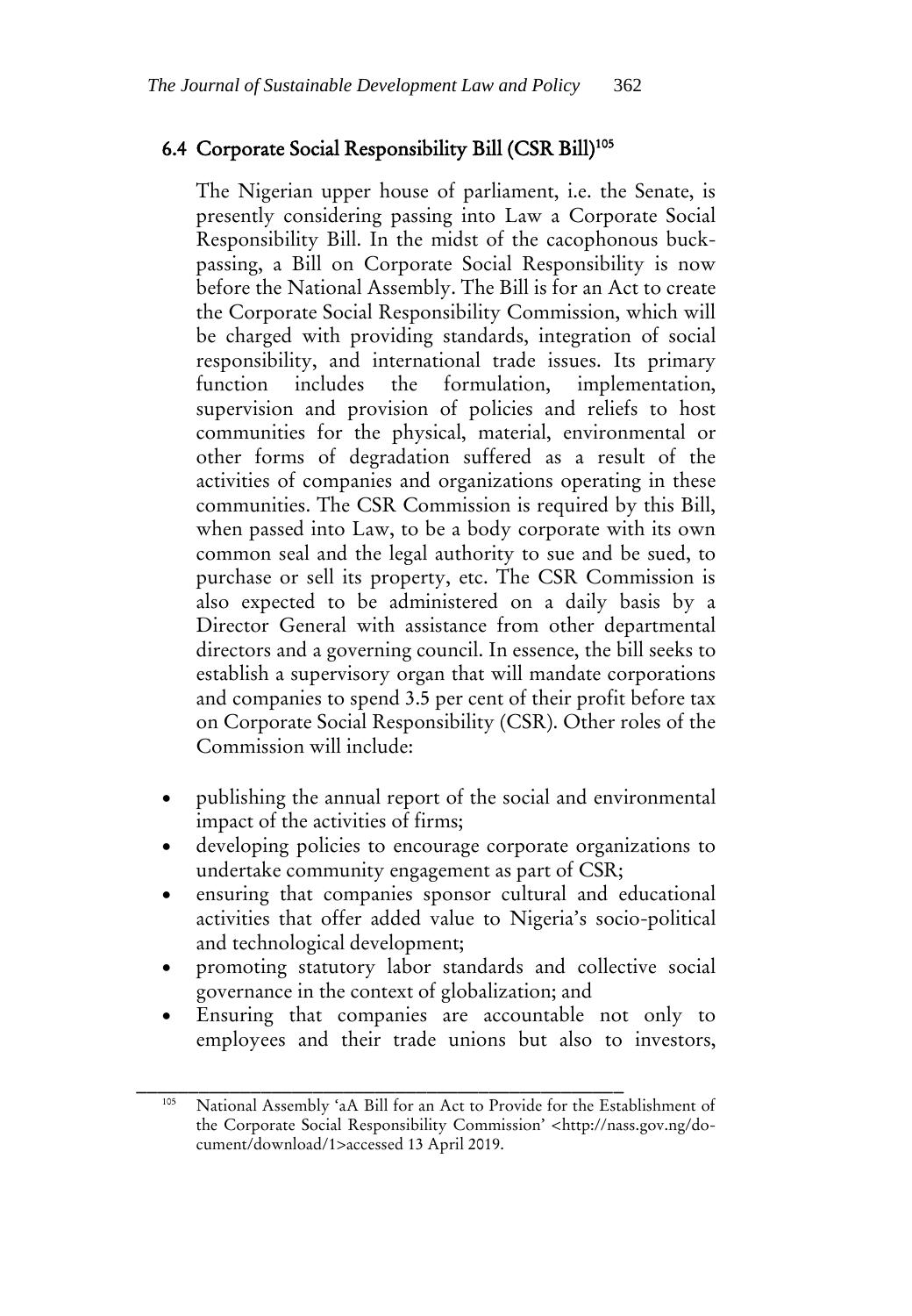consumers, host communities, and to the wider environment.<sup>106</sup>

The CSR Bill mandatorily seeks to compel all registered companies in Nigeria to utilize not less than three and a half percent (3½%) of their annual gross profits on CSR programs in their locations of doing business. Such programs are expected by this Bill to include educational, cultural, environmental and economic programs. The CSR Bill recommends the authorization of the CSR Commission to temporarily shut down and suspend the operations of any company, corporation or organization, for a minimum number of 30 days, as penalty for none compliance with the statutory requirement(s) of this proposed Law. The CSR Bill further provides that first offenders of the statutory provisions of this proposed Law shall be liable to a fine of not less than 2% of the offending organization's or corporations' gross annual profit in addition to the statutory CSR contribution that was not expended. For subsequent none compliance, the penalty is a fine of not less than 3.5% in addition to the mandatory compliance with the statutory CSR obligations of the company or organization for the period under consideration. The CSR Bill also makes it a criminal offence for any person or organization or corporation or company to willfully withhold information from the CSR Commission or to willfully fail to comply with the lawful directives of the CSR Commission. Should such a party be prosecuted and convicted, he/she shall be liable to imprisonment for a term of not less than six months imprisonment.<sup>107</sup> This is a commendable development as the Bill has made elaborate provisions for ensuring that companies comply with CSR rules or principles. However, the Bill is yet to see the light of the day and it is hopeful that it will materialize soon.

<sup>106</sup> Oserogho & Associates 'Corporate Social Responsibility Bill' http://www. oseroghoassociates.com/articles/75-corporate-social-responsibility-bill aces-sed 13 April 2020.

National Assembly, 'Explanatory Notes on a Bill for an Act to Provide for the Establishment of the Corporate Social Responsibility Commission' <http://www.femiamao.com/files/CSR\_BILL.pdf>accessed 13 April 2020.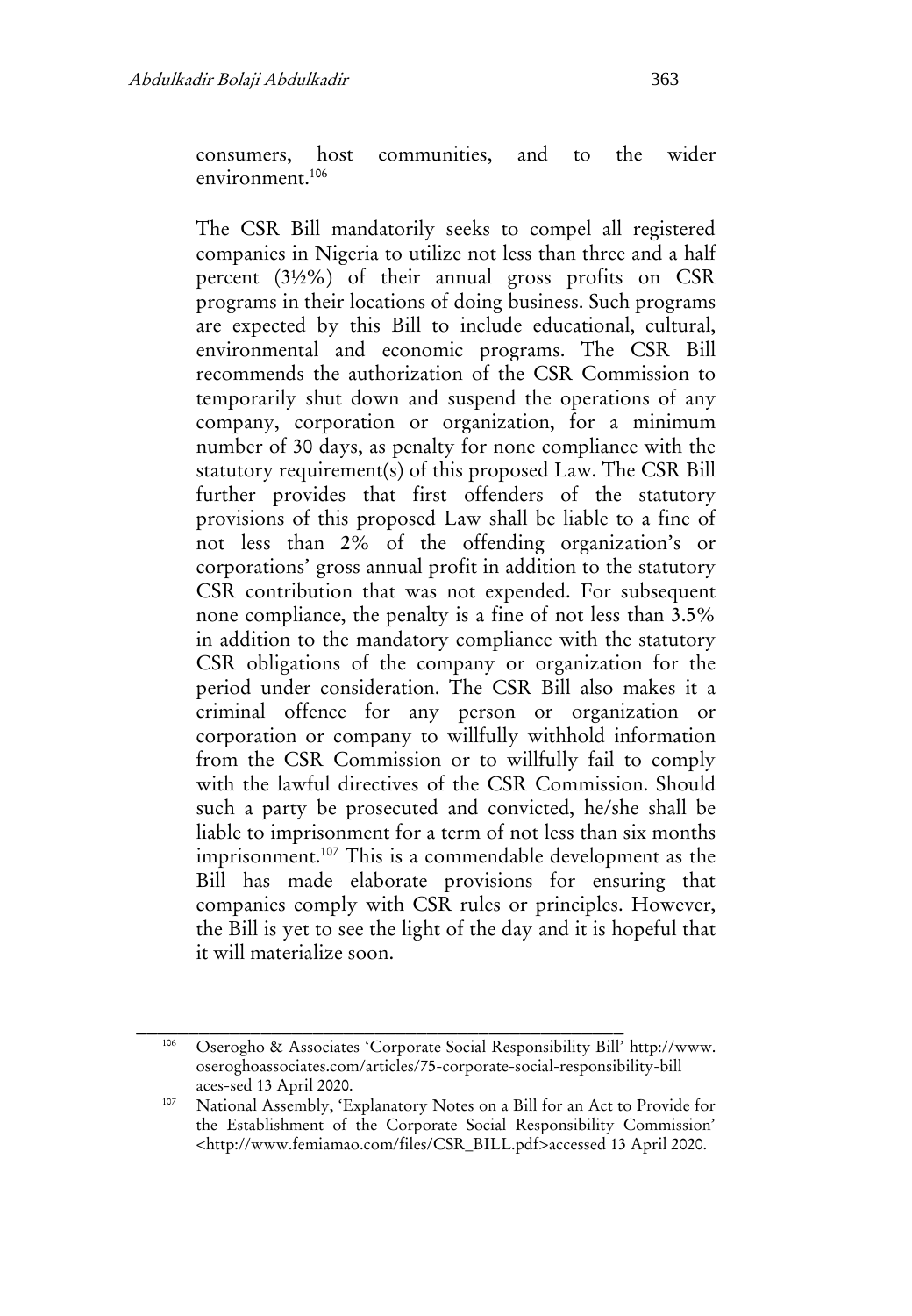# **7.** ROLE OF STAKHOLDERS AND PUBLIC-PRIVATE PARTNERSHIP IN CORPORATE SOCIAL RESPONSIBILITY

#### 7.1 Government

There is general agreement that the public sector has a role to play in promoting CSR. The role of public policy and the government in promoting CSR may be defined as the identification of CSR activities that are relevant to each industry sector and making it possible for the greatest number of companies in each sector to take up as many of those activities as possible. The urgency or importance of the sustainability objectives may in some cases require that specific measures be required from all companies in a given sector or across sectors regardless of shareholder considerations. In such instances, it may be necessary to resort to the Legislative Approach.<sup>108</sup>The public sector's role must be a proactive one. In cases where there are issues of corporate accountability, it is suggested that government engagement is particularly crucial. Four roles have been identified for the government in promoting CSR:

- Mandating laws, regulations, penalties that relate to the control of some aspect of business investment or operations;
- Facilitating and setting clear overall policy frameworks and positions to guide business investment in CSR;
- Partnering: This involves combining public resources with those of business and other actors to leverage complementary skills and resources to tackle issues within the CSR agenda; and
- Demonstrating public political support for particular kinds of CSR practice in the market place or for individual companies.<sup>109</sup>

\_\_\_\_\_\_\_\_\_\_\_\_\_\_\_\_\_\_\_\_\_\_\_\_\_\_\_\_\_\_\_\_\_\_\_\_\_\_\_\_\_\_\_\_\_\_\_ <sup>108</sup> Felix Martin, Corporate Social Responsibility and public policy' in Ramon Mullerat OBE, Corporate Social Responsibility: The Corporate Governance of the 21st Century(1st Ed, International Bar Association and Kluwer Law International, Hague 2005) 5, 80.

Philip Dalsou, 'The Role of the Public Sector in Corporate Social Responsibility'<https://www.google.com.ng/url?sa=t&rct=j&q=&esrc=s&source= web&cd=1&cad=rja&uact=8&ved=0ahUKEwjcmfyL\_9DMAhUD6CYK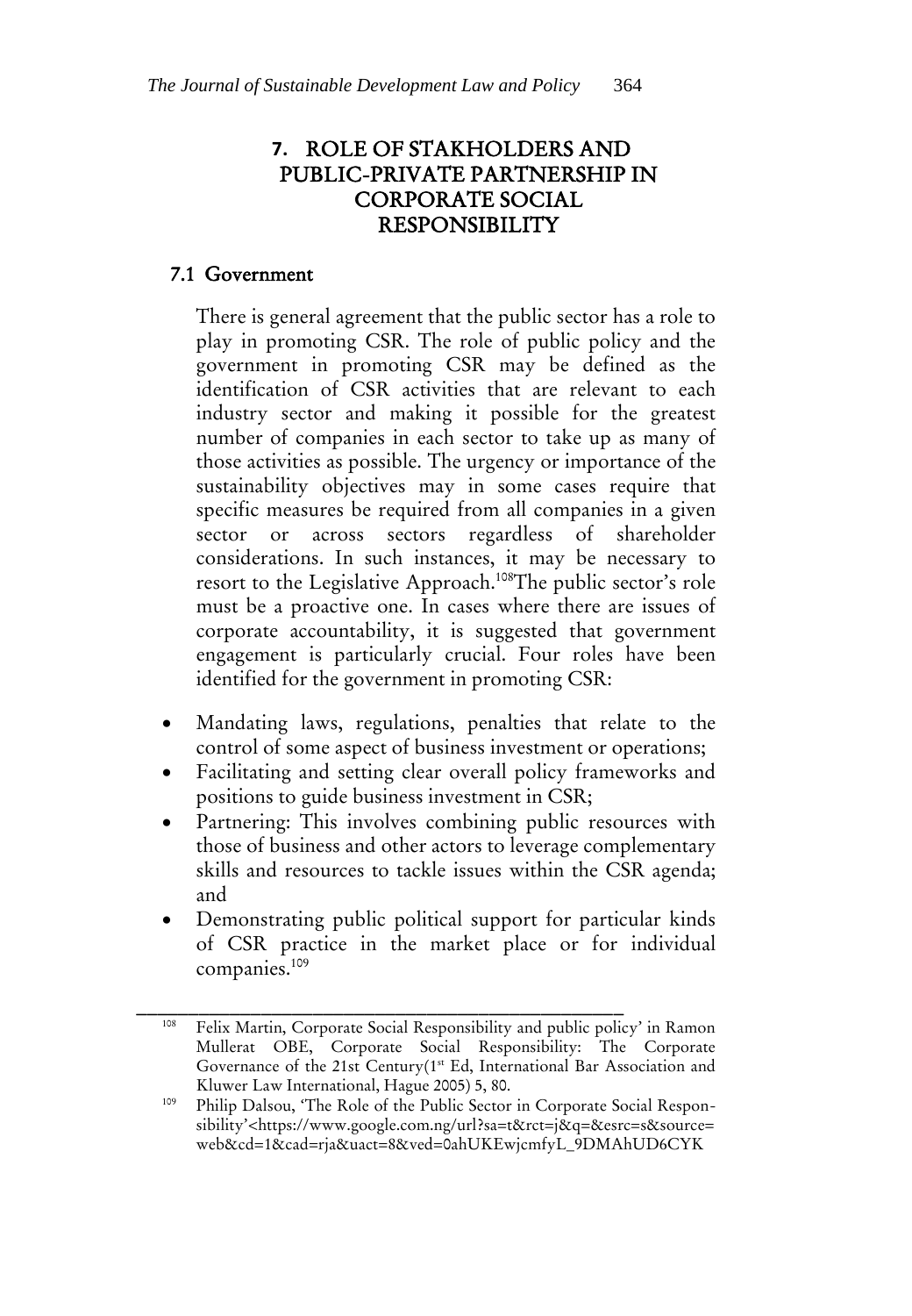#### 7.2 Private Sector

While CSR is largely accepted as an integral part of business, there is, however, still no single position on its scope and the extent to which it should change the business landscape. Its scope, content application and implementation largely depend on the geographical location where a company is operating varying from country to country and from one corporate entity to another. For companies operating in poor countries where, there is little or no respect for rule of law, corruption, insecurity, unemployment, ethnic strife, no freedom of speech and press and other infrastructural facilities are grossly inadequate or malfunctioning. Thus, the pressure on the few companies around to be involved in CSR is always extremely high if not out of proportion. Government support for CSR in some of such countries is partly both as a result of concerns for the host communities and as a means of transferring some responsibilities of government to business entities. CSR should not be allowed to become an escape route for governments to abdicate their responsibilities at the door step of companies. In the meantime, companies in such environments may be faced with high litigation portfolio, adverse public opinions, sabotage, kidnapping, unofficial levies and demands and threat to license to operate and grow. Consequently, more pressure will come on business entities to discharge what they have accepted and or what the society has imposed on them as part of their CSR.<sup>110</sup>

#### 7.3 The Need for Private-Public Synergy

In carrying out CSR activity, there is a need to promote linkages and create synergies among companies and governments in order to ensure greater impact on common

HQ6UCWkQFggbMAA&url=http%3A%2F%2Fwww.sedi.oas.org%2F DTTC%2Fcsrforum%2Fpresentations%2FPhilip%2520Dalsou%2520- %2520The%2520Role%2520of%2520the%2520Public%2520Sector%2520 in%2520Promoting%2520CSR.pdf&usg=AFQjCNFhSViINxA0ELqHD7 JFwAN38Z4atA&sig2=ruZVpSjX0MxIstrL8-XqSA> accessed 11 May 2020.

<sup>110</sup> Isaiah Odeleye, Corporate Social Responsibility and the In-house Counsel' in Ramon Mullerat OBE, Corporate Social Responsibility: The Corporate Governance of the 21st Century(1st Ed, International Bar Association and Kluwer Law International, Hague 2005) 30, 447.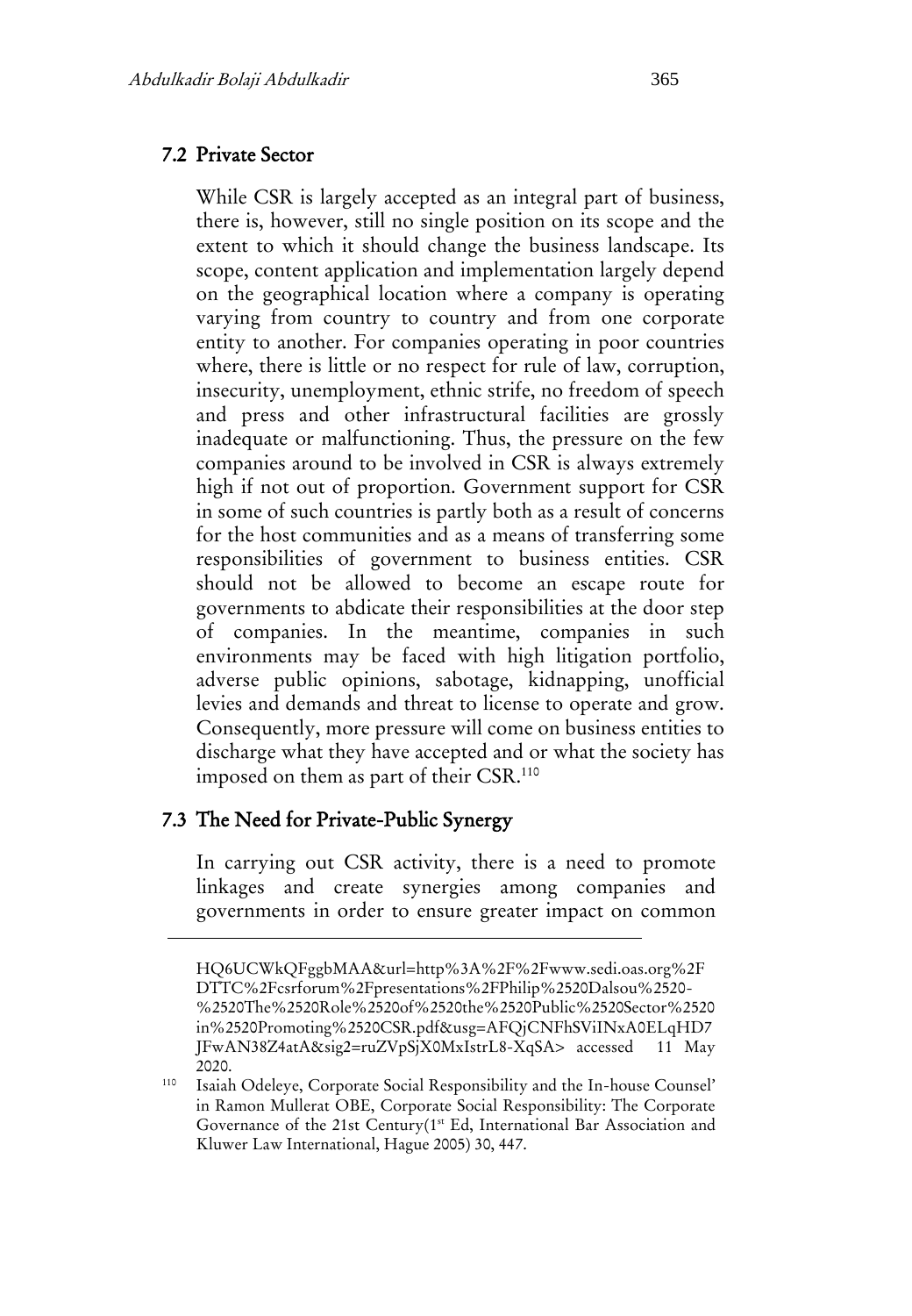focus area and to avoid duplication of efforts. Presently, there is no evidence of networking among the various companies to ensure greater impact on common focus area. There are several circumstances and projects in which collaboration among companies could enhance impact and sustainability of CSR projects but very rarely is such collaboration practiced. Each company seems to want to lay exclusive claim to certain initiatives. Greater value could be derived from CSR activities if there is improved collaboration and cooperation among corporate bodies in implementing CSR activities particularly when the recipients or beneficiaries are the same or when the projects being implemented are similar. Attempt should be made to create the kinds of synergies that can substantially increase value to beneficiaries. It is also important that CSR programs of companies should be linked to the broader development aspirations and plans of the government such as NEEDS, NEPAD and the Millennium Development Goals (MDGs). Except in isolated cases, when programs are developed, hardly is any attempt made to create synergy with these broader national efforts.<sup>111</sup> CSR has been called the Corporate Governance of the 21st century this in no way means that these prominent roles and duties that business enterprises are to assume should replace the states' archetypal obligations but, by the same idea that governments cannot off-load their traditional responsibilities on to companies, companies cannot renege from these new duties and hide behind the governments' responsibilities. Rather, it should be an interweaving and interchanging of ethics and law. Thus governments and business corporations should honestly and decidedly synergize and work hand in hand.<sup>112</sup>

\_\_\_\_\_\_\_\_\_\_\_\_\_\_\_\_\_\_\_\_\_\_\_\_\_\_\_\_\_\_\_\_\_\_\_\_\_\_\_\_\_\_\_\_\_\_\_ <sup>111</sup> New Nigerian Foundation, Corporate Social Responsibility Performance in Nigeria: An Evaluation (1st Ed, Skkor Services Ltd, Nigeria 2007) 6, 100-101.

<sup>112</sup> Ramon Mullerat, A Few Concluding Remarks' in Ramon Mullerat OBE, Corporate Social Responsibility: The Corporate Governance of the 21st Century(1st Ed, International Bar Association and Kluwer Law International, Hague 2005) 32, 485-486.